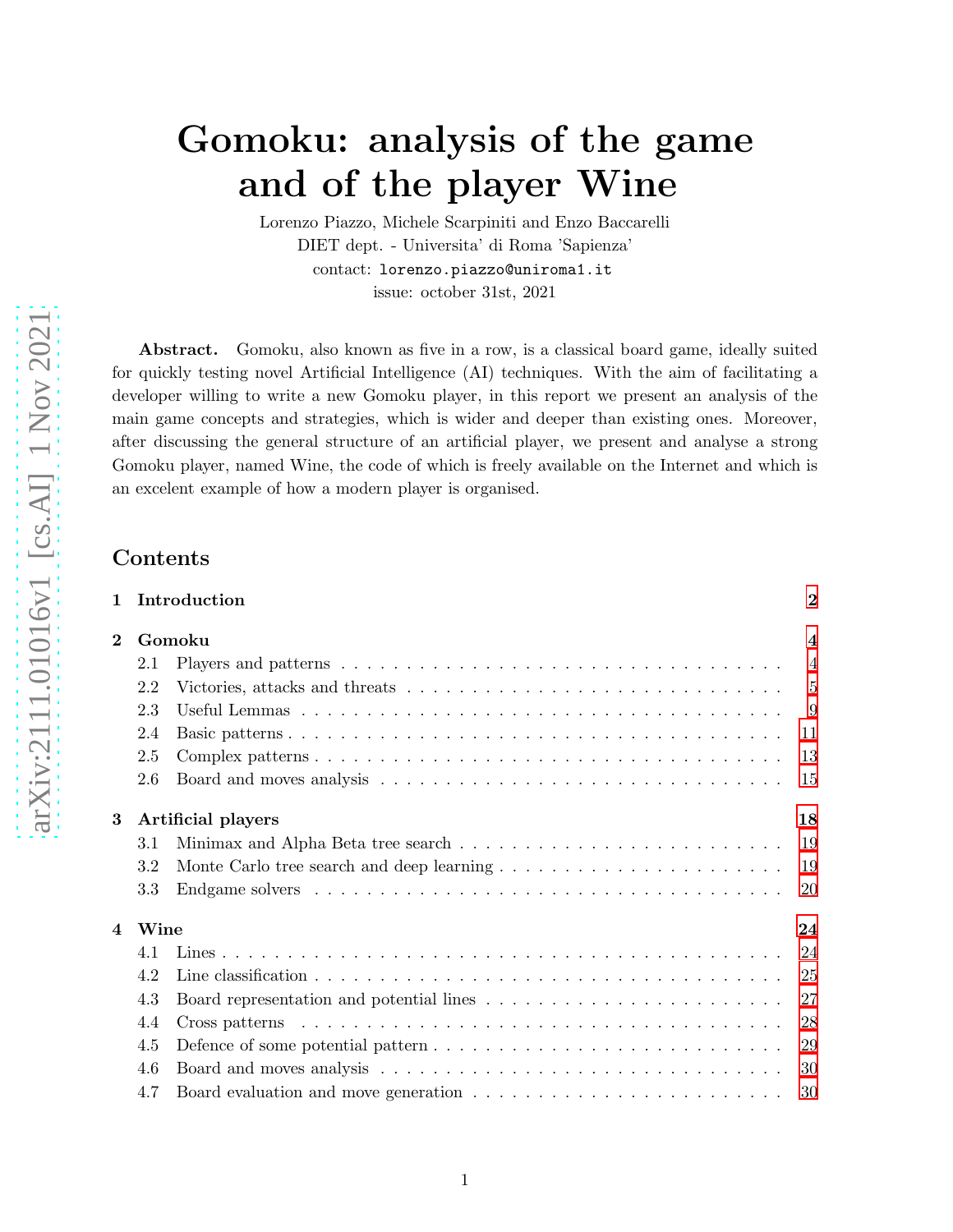## <span id="page-1-0"></span>1 Introduction

Gomoku, also known as five in a row, is a simple, classical board game [\[1,](#page-31-0) [2\]](#page-31-1). It is known and played around the world but the largest players communities are in east Asia and east Europe. There exist several versions but the rules for the basic game are remarkably simple: a black and a white player alternately place a stone of their colour on a free square of a checkerboard; the first player able to place five stones in a row is the winner. Thanks to its simplicity the game can also be played using pencil and paper.

While the rules are simple, the game is not: plenty of thinking and strategy is required in a match between two good players. This combination of simple rules and complex strategy makes Gomoku an ideal choice for the study of artificial intelligence (AI) techniques. In fact, the effort spent in programming the game rules is minimal, so that the developer can concentrate on the player's brain, which is the most interesting part. Indeed, developing an artificial Gomoku player is challenging, due to the high branching factor of the game, and only in recent times (2017) a computer program was able to win against a human professional player [\[1\]](#page-31-0). As an additional benefit, a tournament for artificial players, called Gomocup [\[3\]](#page-31-2), is active and hosts plenty of good players. All these facts make Gomoku an excelent gym, where new ideas and AI concepts can easily and quickly be tested.

As a drawback, the literature about the game strategies and the AI techniques used in the best players is scarce, at least in English. Concerning the game strategies, a seminal work is the one by Allis [\[4\]](#page-31-3), where several important concepts are introduced. A few pages about Gomoku can also be found in the book by Lasker [\[2\]](#page-31-1). Moreover, some basic strategic concepts can be found online, e.g. [\[5\]](#page-31-4). Concerning the players, neither the code nor the design choices of the top ones have been disclosed. However, the code of some good players has been made publicly available, e.g. [\[6,](#page-31-5) [7,](#page-31-6) [8\]](#page-31-7), but without any documentation, except for the comments in the code. As a result, a developer willing to write a Gomoku player has little material to start with. His best option is to perform a reverse engineering study of the code of one of the disclosed players, which is not a simple task.

To overcame the above mentioned drawbacks, in this report we present an analysis of the game that is wider and deeper than the exisiting ones. The analysis is considered a work in progress, because we feel that it can be improved. However, it surely introduces concepts that are needed in any development and considers several aspects that are useful when developing an artificial player. In addition, we provide a discussion of Wine, which is a player developed by Jinjie Wang, the code of which is available on Github [\[7\]](#page-31-6). Wine is a strong player: it ranked tenth in the 2020 edition of the free style tournament of the Gomocup. Moreover, the code is clear and well written and the brain is comparatively simple. As a final contribution, we report some understandings gained in the last year, which we spent developing a new player that will hopefully compete in the Gomocup soon or later. These include some improvements that can be made to the Wine code.

The report is orgainsed as follows. In section [2,](#page-3-0) we carry out an analysis of Gomoku, by introducing several basic concepts and results. In section [3](#page-17-0) we discuss the general structure of an artificial player and review several different design options. In section [4](#page-23-0) we describe the Wine player.

Notation. In the report we need many definitions. The most important are explicitely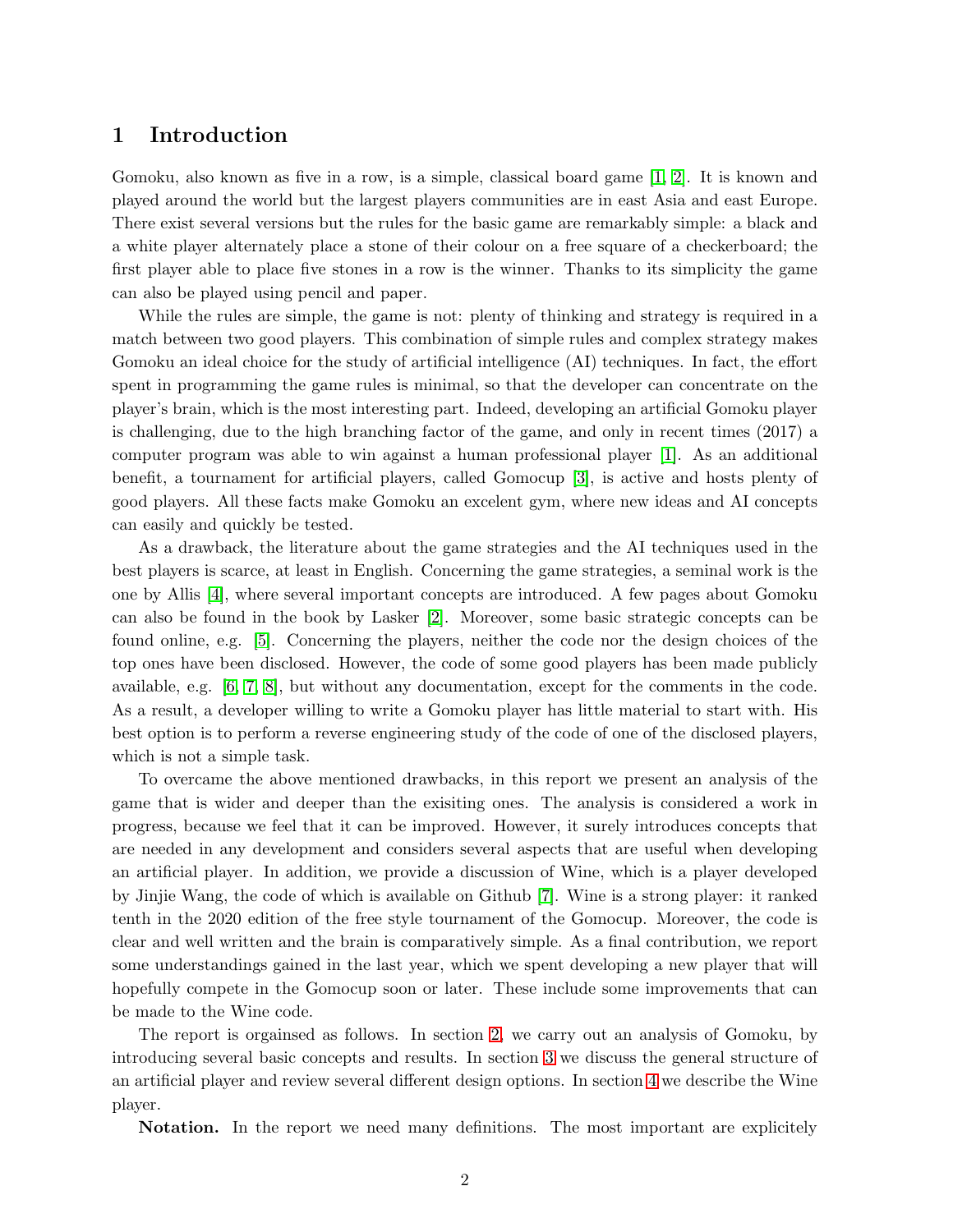noted and numbered, but, in order to simplify the reading, many are implicit: in the latter case the terms being defined are written in boldface.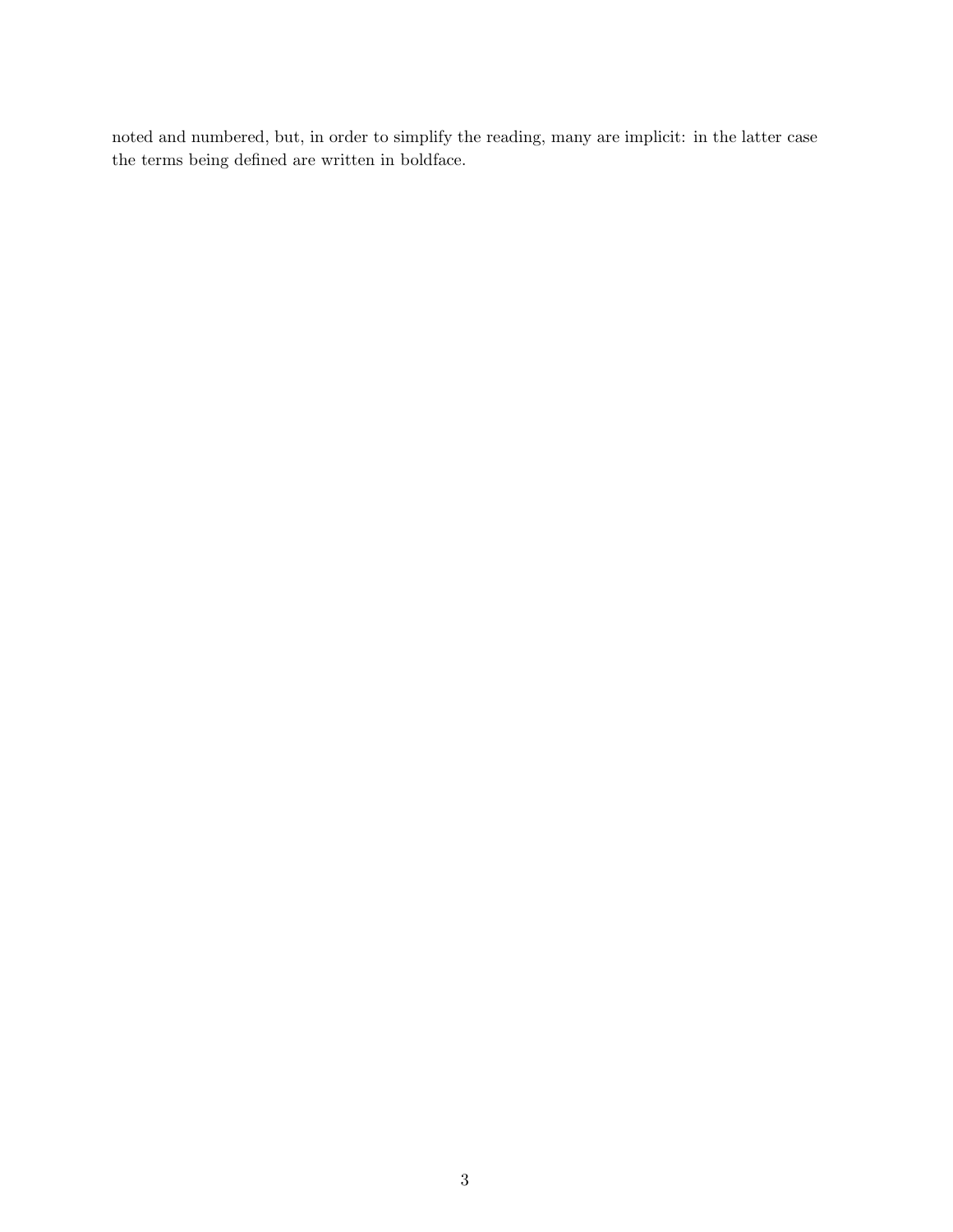## <span id="page-3-0"></span>2 Gomoku

Gomoku has several variants. Here we only consider the simplest one, which is called free style Gomoku. It is played on a checkerboard of  $N_r$  rows by  $N_c$  columns by two players<sup>[1](#page-3-2)</sup>. Tipically the board is squared and  $N_r = N_c = 15$  or 19. The board's squares are indexed, from 1 to  $N_rN_c$ . The two players are black (PB) and white (PW). The black player places the first (black) stone on the board. After that, the two players alternately place a stone of their colour in a free square of the board. The first player making a line (horizontal, vertical or diagonal) of five consecutive stones of the same colour is the winner. If the board is filled up without making a five, the game is a draw.

We note that in [\[4\]](#page-31-3) Allis showed that the first player can always win the free style game on a 15 by 15 board. A similar result is expected to hold on wider boards too. However, this is a theoretical result. Indeed, in a real match, a player cannot follow the winning strategy due to time and memory constraints. In practice, it routinely happens that the second player wins the game, even in a match between top players (artificial or human). However, the first player does have an advantage which translates into a higher winning probability. To counter this problem, several ways exist. The simplest one is to consider a match as two games with swapped side. Other ways include putting restrictions on the first player, like prohibiting to place its second stone near the first one, or prohibiting to place its first stone near the board center. We will not consider such variations in this report, but the analysis that we present is largely applicable to these cases too.

In the next subsection, we introduce several basic concepts and definitions that will be useful in the game analysis.

#### <span id="page-3-1"></span>2.1 Players and patterns

**Definition 1 Rational player:** a player that, if can win, wins in the quickest possible way (least moves) and, if has to loose, looses in the slowest possible way (most moves).  $\blacklozenge$ 

From now on, we assume that both players are rational players. We refer to a generic player as to PX. The other player is PY. The board status before the PX's move will be termed a  $\mathbf{PX}$ board. In other words, on a PX board, the next stone placed is a PX stone.

Definition 2 Pattern: a subset of the board's squares together with the specification of the contents of each square (black, white, empty). The number of squares in the pattern is said the size of the pattern.  $\blacklozenge$ 

We will use greek letters to indicate patterns. A pattern  $\pi$  can be depicted as illustrated below (where the X is a stone of PX,  $\sigma$  is a stone of PY and  $+$  is an empty square):

X++O++O+ a pattern on two rows O++X++

<span id="page-3-2"></span><sup>&</sup>lt;sup>1</sup>In practice, the game is played at the intersections of a grid of  $N_r$  by  $N_c$  lines, but using a checkerboard is entirelly equivalent.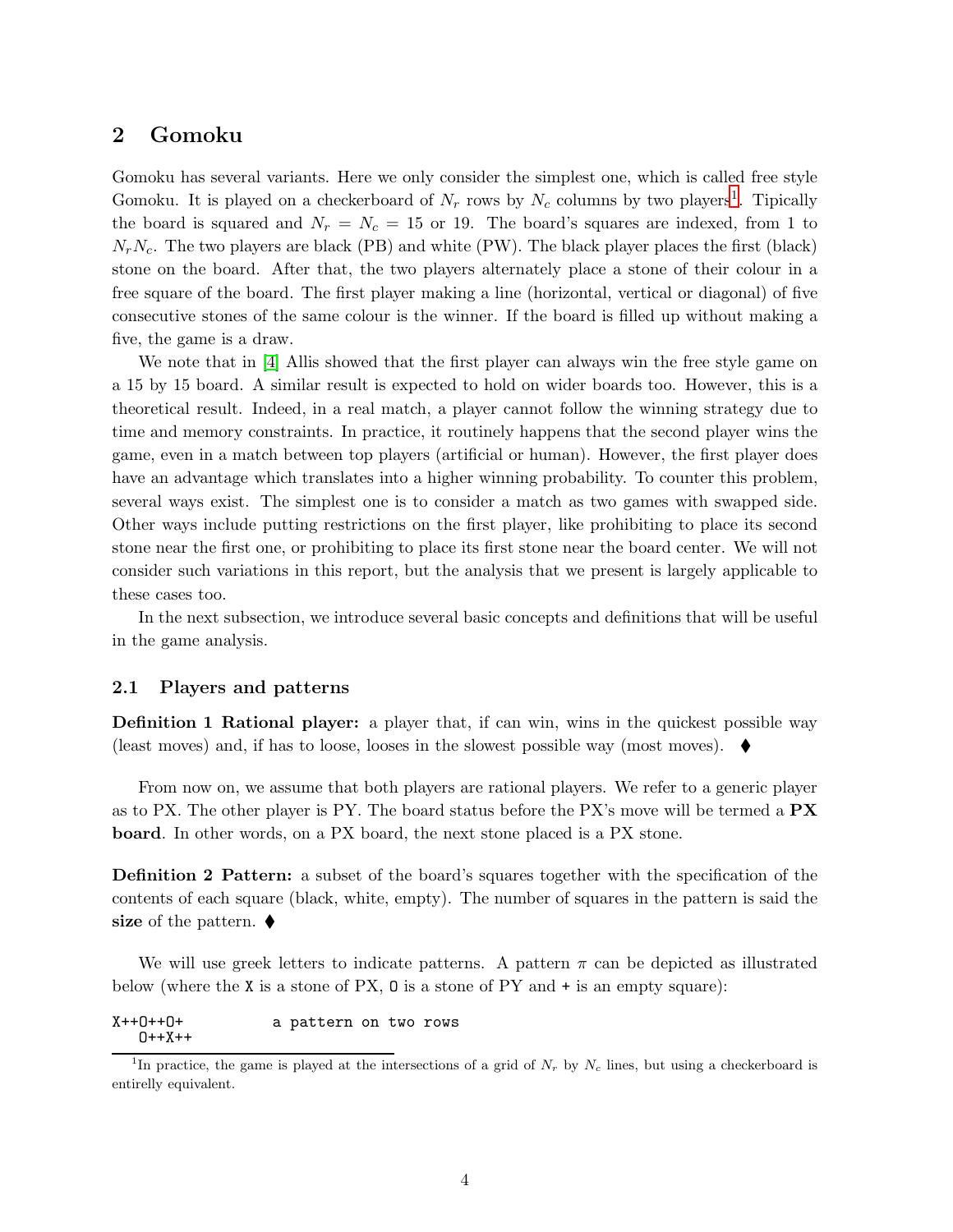Note that in the picture above, we are not explicitely giving the board's squares hosting the pattern. We are merely giving the shape and contents of the pattern. Such a representation can be called a relative pattern. Most of our reasonigs only require relative patterns. If an absolute pattern has to be specified, we will write the index number of one of the squares near it, in order to pin the pattern on the board. For example:

#### 1<br>X++0++0+ an absolute pattern, with leftmost square number i O++X++

We review some basic and obvious operations that can be applied to a pattern. Given a pattern  $\pi$ , by selecting a subset of its squares we obtain a second pattern  $\sigma$  which is said a subset of  $\pi$ , written  $\sigma \subset \pi$ . We also say that  $\pi$  contains  $\sigma$ . In particular, we will often perform the operation of **removing** a square from a pattern of size  $n$ , which produces pattern of size  $n-1$ . Another useful operation that we will use is the **empting** of one of the filled squares of the pattern or the filling of one of the empty squares. These operations do not change the pattern size, only its contents.

Given two patterns, we say that the two are **compatible** if the contents of the common squares are identical. This means that the patterns can be on the board at the same time. Given two compatible patterns we define their **union and intersection** in the obvious way, written, respectively,  $\alpha \cup \beta$  and  $\alpha \cap \beta$ . As a final definition, when a pattern contains no PY stones, we say that it is a PX Pattern.

Restricted game. Given a pattern  $\pi$  we can consider a game that is played in the pattern's squares only. Such a game is termed the game restricted to the pattern. Beside being restricted, the game follows the same rules of the full game. In particular, there is a first player, which can be either PX or PY and needs to be specified. Starting with the first, the players alternately place a stone in one of the empty squares. The winner is the first player making a line of five and if the pattern gets filled with no winner the game is a draw.

Block. A pattern constituted by five aligned and consecutive squares (horizontally, vertically or diagonally) will be called a block. If the block contains stones of both PB and PW it is said a dead block. If the block is not dead, it is said a PX block if it contains stones of PX and its degree is the number of stones that it contains. A PX block of degree  $n$  will be indicated by  $BXn$  or simply by  $Bn$  when the owner is clear.

In the next subection, we introduce some important patterns and concepts, that will be used throughout the report.

#### <span id="page-4-0"></span>2.2 Victories, attacks and threats

Definition 3 PX Victory: a PX pattern such that PX wins the restricted game if he is either the first or the second player of the restricted game.  $\blacklozenge$ 

A victory is clearly an important pattern. In fact, if a player is able to place a victory on the board, he can win the full game. This will be better discussed in section [2.6.](#page-14-0)

Given a PX victory, the number of stones that PX has to place in order to achieve the victory when he is the second player of the restricted game is called the number of **steps** of the victory.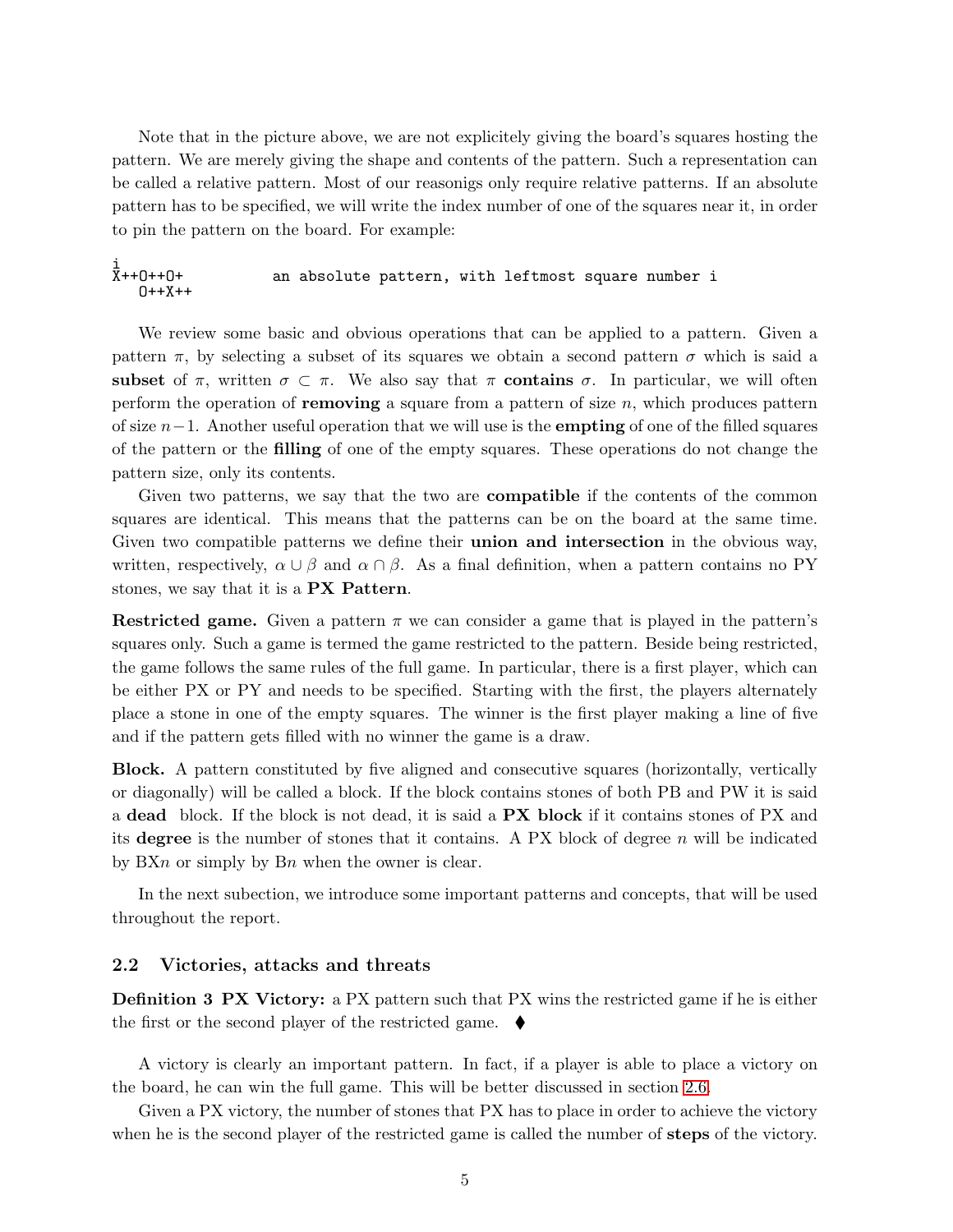A victory of n steps is denoted by  $V_n$ . Sometimes we also want to specify the owner: in this case we write  $VXn$  and  $VYn$ . Here are some victory examples:

```
XXXXX PX victory of 0 steps (VX0)
+XXXX+ PX victory of 1 step (VX1)
+OOOO+ PY victory of 1 step (VY1)
+XXXX++ PX victory of 1 step (VX1)
XXXX++ not a victory (PX wins only if he plays first)
XXXX+ PX victory of 1 step (VX1)
X
X
X
+
```
It is convenient to give names and symbols to some patterns. We will do this in a structured way in section [2.4,](#page-10-0) but we start here using the comments near the figures. Here are the first two:

| XXXXX    | simple five $(S5) - a V0$ |  |  |  |
|----------|---------------------------|--|--|--|
| $+XXXX+$ | double four $(D4)$ - a V1 |  |  |  |

<span id="page-5-0"></span>**Definition 4 PX Attack:** a PX pattern such that 1) it is not a victory and 2) it contains one or more empty squares, termed the triggers, such that when one of these squares is filled with a PX stone the pattern becomes a PX victory.  $\blacklozenge$ 

An attack is a second important pattern. In fact, since it can be turned into a victory, PX wins the restricted game if he is the first player, i.e. when the attack is on a PX board. On the other hand, since the pattern is not a victory, PX cannot win the restricted game if he is the second player. i.e. if the attack is on a PY board. However, in the latter case, PY shall stop the attack and has therefore a limited set of moves, which is an important advantage.

Consider a PX attack and its triggers. The number of steps of the attack is one plus the number of steps of fastest (least steps) victory that can be produced by playing in one of the triggers. It follows that the number of steps is greater than or equal to one. An attack of  $n$ steps is denoted by An. Sometimes we also want to specify the owner: in this case we write  $AXn$  and  $AYn$ . Here are some examples:

```
XXXX+ PX attack of 1 step - A1 - simple four (S4)
XX+XX PX attack of 1 step - A1 - simple four (S4)+XXXX+ Not an attack (it is a victory)
```
When there are several empty squares we may want to indicate the triggers. We do this by placing a \* near the trigger square. Note that an attack may contain more than one trigger. Some examples follow:

| $++XXX+$  | PX attack of 2 steps - $A2$ - weak three (W3)   |  |  |  |  |  |
|-----------|-------------------------------------------------|--|--|--|--|--|
| $++XXX++$ | PX attack of 2 steps - $A2$ - double three (D3) |  |  |  |  |  |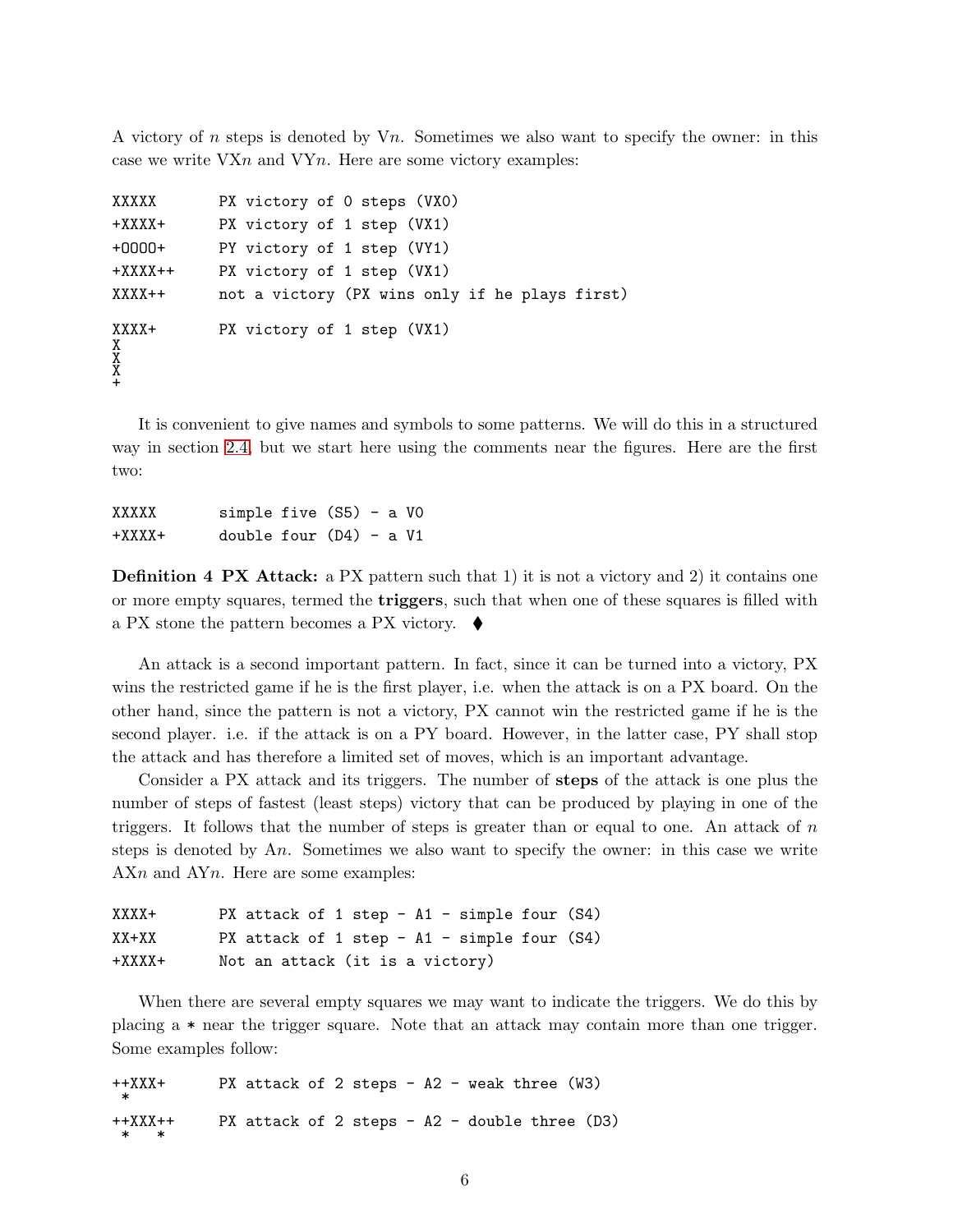Definition 5 PX Threat: a PX pattern such that 1) it is not a victory nor an attack and 2) it contains one or more empty squares, termed the triggers, such that when one of these squares is filled with a PX stone the pattern becomes a PX attack.  $\blacklozenge$ 

A threat is an additional useful pattern. In fact, when a PX threat is on a PX board, by playing in its trigger PX will place an attack on the PY board, thereby limiting the moves of PY.

Consider a PX threat and its triggers. The number of steps of the threat is one plus the number of steps of the fastest (least steps) attack that can be obtained by playing one of the triggers. It follows that the number of steps is greater than or equal to two. A threat of n steps is denoted by Tn. Sometimes we also want to specify the owner: in this case we write  $T X n$  and TYn. Here are some examples:

```
+XXX+ PX threat 2 steps, 2 triggers - T2 - simple three (S3)
* *
++X+X++ PX threat 3 steps, 3 triggers - T3
 * * *
+++XX++++++XX+++ T3 with many triggers (not all indicated)
 * * * *
XXX+++++++XX+++ T2 with many triggers (not all indicated)
        * * *
XXXX++++++XX+++ Not a threat (it is an A1)
```
Generic pattern. We have introduced three types of patterns, namely victories, attacks and threats. Note that, based on the definitions, the three classes are disjoint, that is, a pattern cannot be, for example, a victory and an attack at the same time. Moreover, any pattern which does not belong to one of these classes will be called a generic pattern.

**Defence of an attack.** Consider a PX attack  $\alpha$ . In the pattern it must exist at least one empty square such that if this square is removed the pattern becomes a threat or a generic pattern<sup>[2](#page-6-0)</sup>. Such squares will be called the **defence** of the attack. Indeed, if PY is the first player of the restricted game, he can stop the attack by playing in the defence. The number of these squares is the size of the defence. Below, we present some examples where we mark a defence square using a dash - near it:

| xxxx+                  | the simple four has a size 1 defence  |
|------------------------|---------------------------------------|
| ++XXX++<br>$\ast$<br>* | the double three has a size 2 defence |
| $++XXX+$<br>∗          | the weak three has a size 3 defence   |

Defence of a victory and a threat. The defence can be introduced for victories and threats too. In particular, a victory can be considered to have a zero size defence. Concerning a

<span id="page-6-0"></span><sup>&</sup>lt;sup>2</sup>In fact, suppose that there is no such square and that PY plays first in the restricted game. We can remove the square played by PY and still have an attack. This means that PX can win even if he plays second, i.e. that  $\alpha$  is a PX victory: but this is impossible by definition [4.](#page-5-0)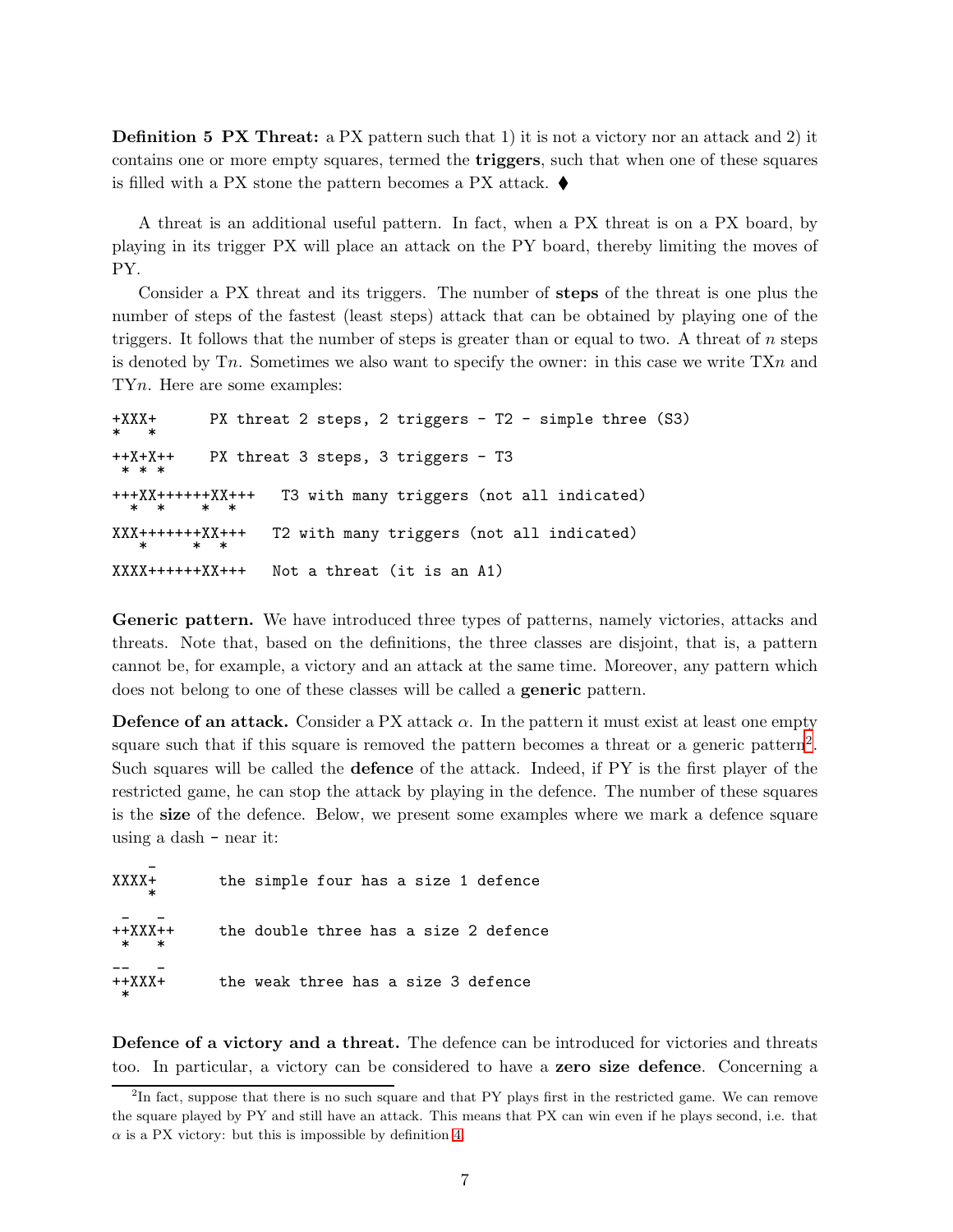threat  $\tau$ , recall that it has a set of triggers and that, for any trigger  $\gamma$ , PX can make an attack α by playing in γ. The defence of α will be said the **defence of**  $\tau$  **for the trigger** γ. Thus, in a threat, there is not a single defence, but a defence for each trigger. However, it is convenient to define a defence size applicable to the whole threat too. To this end, recall that the number of steps of the threat is dictated by the fastest of the attacks that can be triggered. Among the fastest attacks, there will be one or more with the smallest defence size. That size is considered the defence size of the threat  $\tau$ .

| $+XXX+$<br>$\ast$ | a T2 - a trigger and its defence marked          |
|-------------------|--------------------------------------------------|
| $+XXX+$<br>$\ast$ | same T2 - other trigger and its defence marked   |
| $+ +X+X++$        | a T3 - a trigger and its defence marked          |
| $+X+X$            | same T3 - another trigger and its defence marked |

Strength of a pattern. It is convenient to assign a strength to each pattern. To this end, we look to the type, number of steps and size of the defence, in that order. In particular, a victory is stronger than an attack, an attack is stronger than a threat and a threat is stronger than a generic pattern. For patterns of the same type, the one with the least number of steps is the stronger. And when type and number of steps are the same, the one with the smallest defence is the stronger. The generic patterns all have the same strength.

Minimal, impossible and irrational patterns. The game analysis can be simplified by ignoring some trivial patterns. To this end, in the following we introduce the concepts of minimal, impossible and irrational patterns.

Minimal pattern. Consider a non generic PX pattern  $\pi$ . By removing a square from it, we obtain a second pattern  $\beta$ . If, for any square removed from  $\pi$ , the resulting pattern  $\beta$  is weaker than  $\pi$ , then  $\pi$  is said a minimal pattern. Below, some examples.

| XXXXX | minimal VO | $+XXXX+$ | minimal V1                                                          | XXXX+     minimal A1 |
|-------|------------|----------|---------------------------------------------------------------------|----------------------|
|       |            |          | XXXXX++ non minimal V0 +XXXX+X non minimal V1 XXXX++ non minimal A1 |                      |

In the analysis, we can ignore non minimal patterns and concentrate on the minimal ones. In fact, any non minimal pattern of a given strength will contain a simpler, minimal pattern of the same strength.

Impossible pattern. There are some patterns that cannot appear in a game. For example, any pattern containing two disjoint S5, e.g. XXXXX+XXXXX, cannot appear, because the game would end when the first S5 is placed on the board. These patterns can be ignored in the analysis.

Irrational pattern. There are some patterns that are impossible or unlikely when the players are rational. These patterns will be said irrational and can be ignored in the analysis. In order to show that a PX pattern is irrational, we must show that PX has a better strategy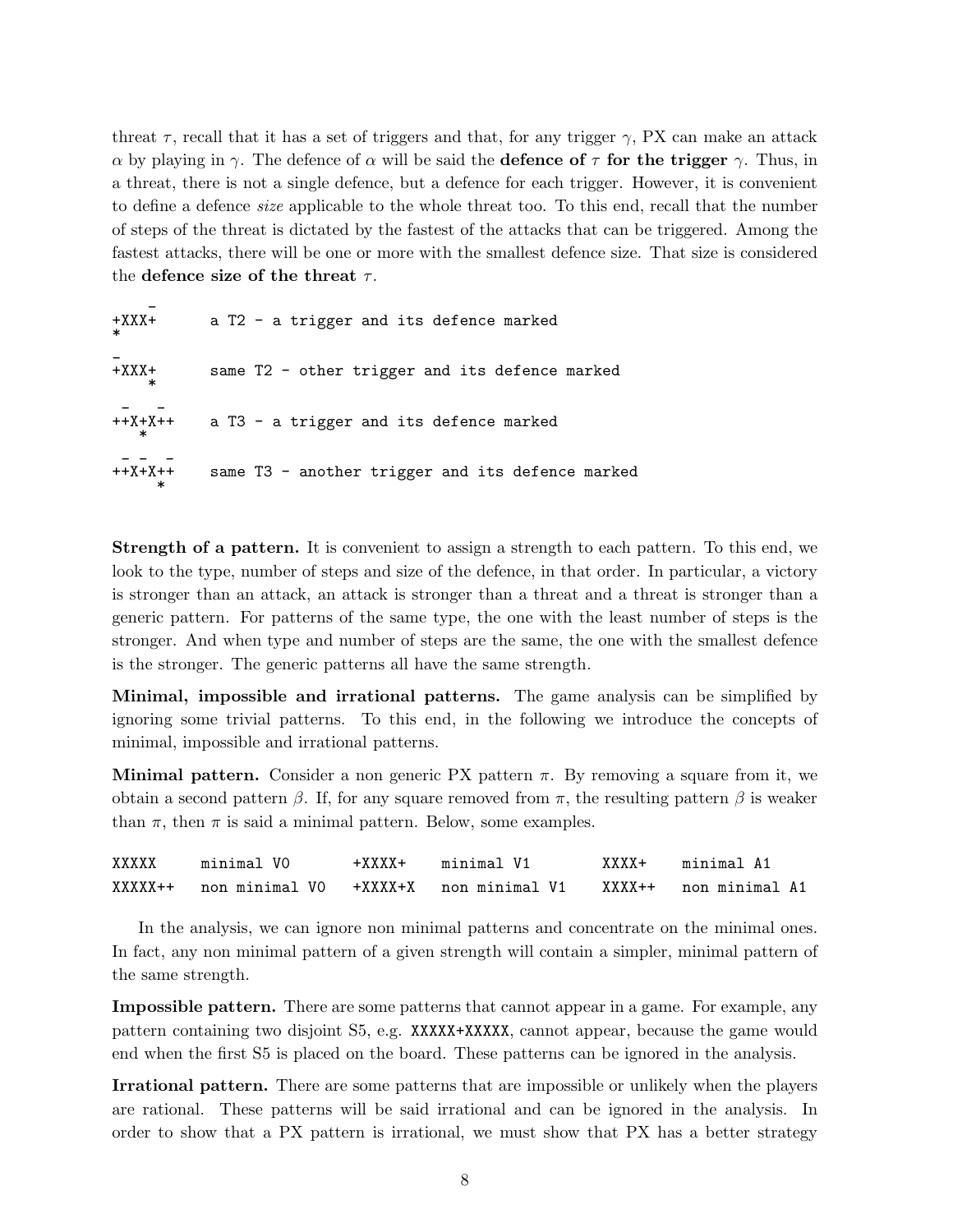than making that pattern. For example, consider the following pattern: XXXX+XXXX. While the pattern, strictly speaking, is possible, no rational player would ever produce it. To see why, just remove any PX stone and note that PX could win the game by placing that stone in the central square. The latter example is a special case of a class of irrational patterns which is identified in the following definition.

**Definition 6 Irrational Double Attack:** a PX pattern containing two or more attacks such that the attacks' intersection contains no filled squares.

In order to understand the rationale of the definition, note that since the two attacks do not intersect in any filled square, they do not have any common stone. Therefore, when the second is placed on the board, the first one was already there. However, a rational player would not place the second attack: he would play in the trigger of the first attack and achieve a victory. Therefore such patterns are impossible or unlikely<sup>[3](#page-8-1)</sup>.

Having introduced the main definitions, in the next subsection we present several Lemmas that will be useful in the analysis.

#### <span id="page-8-0"></span>2.3 Useful Lemmas

The following two Lemmas state that we can construct an attack from a victory and a threat from an attack. The proofs are obvious and stem directly from the definitions.

Lemma 1 Simple Attack. Consider a PX victory of *n* steps. By empting any square containing a stone, we obtain a pattern which is a PX attack of  $n + 1$  steps or stronger.  $\blacklozenge$ 

**Lemma 2 Simple Threat.** Consider a PX attack of  $n$  steps. By empting any square containing a stone, we obtain pattern which is a PX threat of  $n+1$  steps or stronger.

For example, starting from a simple five XXXXX, which is a V0, we can produce five simple fours, which are A1, namely +XXXX, X+XXX, XX+XX, XXX+X and XXXX+. And starting from a simple four, e.g. XXXX+, which is an A1, we can produce four simple threes, which are T2, namely +XXX+, X+XX+, XX+X+, XXX++.

Note that, in some cases, we obtain a stronger pattern than the one predicted by the Lemmas, but such cases are trivial. For example, consider the following non minimal V1: +XXXX+X. By empting the last square we obtain a V1 and not an A2. However, the new V1 is of no interest, because it is essentially the same V1 of the original pattern. Most of these trivial cases can be ruled out by restricting to minimal and rational patterns.

<span id="page-8-2"></span>The following Lemma state that we can construct a victory from two attacks having disjoint defences.

**Lemma 3 Combination Victory.** Consider two compatible PX attacks  $\alpha_1$  and  $\alpha_2$  with steps  $n_1$  and  $n_2$  respectively. If the defences are disjoint, the union of  $\alpha_1$  and  $\alpha_2$  contains a victory. The number of steps of the victory is at most  $n = max(n_1, n_2)$ .

<span id="page-8-1"></span><sup>3</sup>There are situtations in which PX has an attack on the board but cannot play it and is forced to place a second, disjoint attack on the board. This may happen, for example, when PX has to stop a faster PY attack.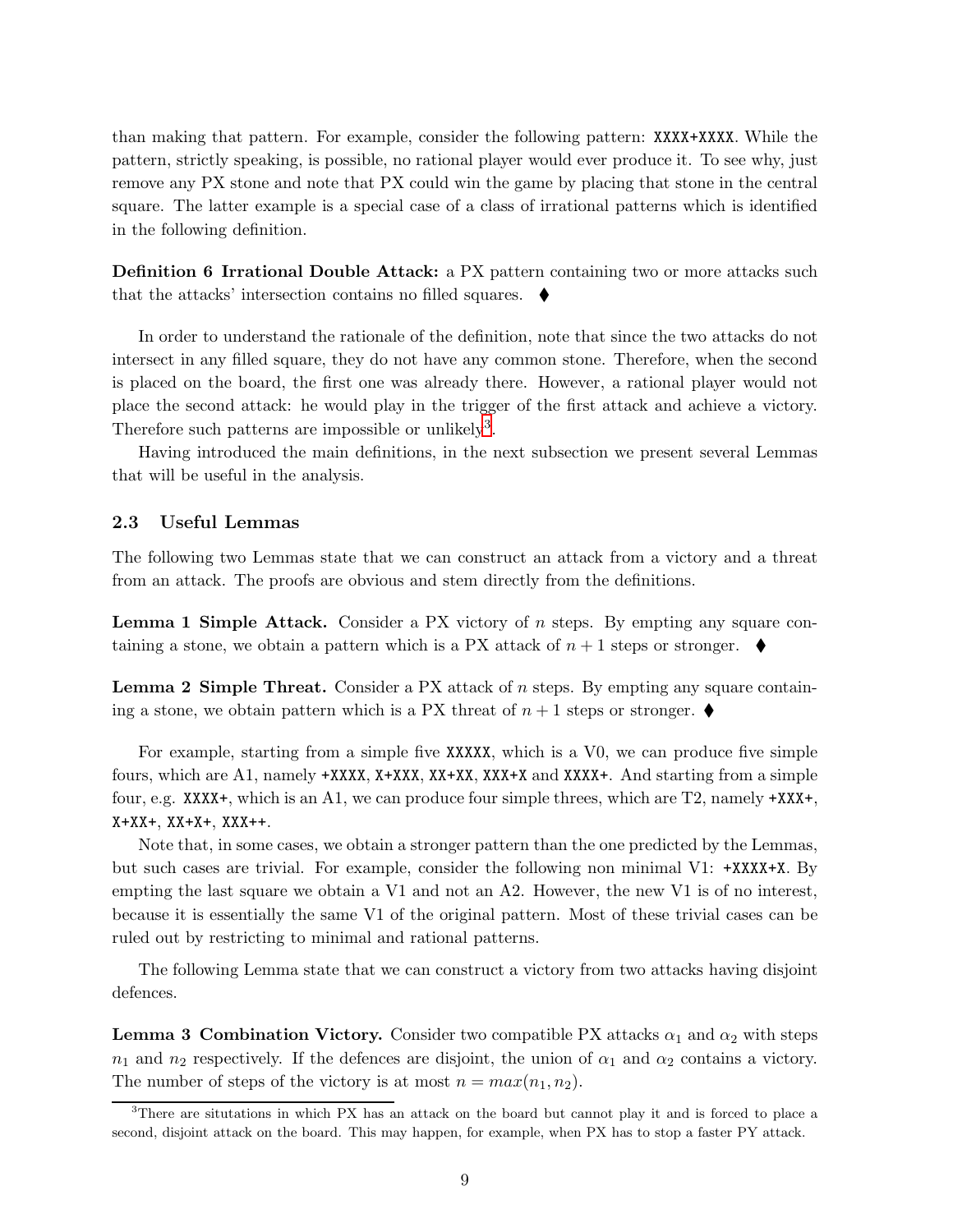**Proof:** Consider the union  $\mu = \alpha_1 \cup \alpha_2$ . It is a PX pattern containing  $\alpha_1$  and  $\alpha_2$ . If PX plays first, he can play the trigger of an attack and win. If PY plays first, he can play in the defence in order to stop the attacks. However, since the defences are disjoint, PY cannot stop both attacks. A rational player will stop the quickest one. Then PX triggers the slower attack and wins. Therefore  $\mu$  contains a PX victory, having the same number of steps of the slowest attack. ♦

As a comment, note that the two attacks must intersect in one or more filled squares, otherwise the pattern would be a trivial, irrational double attack. Let us examine an example. Consider the following two A1: XXXX+ and  $+$ XXXX. Suppose that their intersction is constituted by the four filled squares. Then, the two are compatible and the defences disjoint. Their union is +XXXX+ which is indeed a V1.

As we have seen, the union of two attacks with disjoint defences produces a victory. If the defences are not disjoint, the union of two attacks can anyway produce a better attack, with a smaller defence. This is stated in the following Lemma.

**Lemma 4 Intersection Attack.** Consider two compatible PX attacks  $\alpha_1$  and  $\alpha_2$  with steps  $n_1$  and  $n_2$  and defences  $\delta_1$  and  $\delta_2$ , respectively. Suppose that the intersection of the defences  $\delta = \delta_1 \cap \delta_2$  is not empty. Then, the union  $\mu = \alpha_1 \cup \alpha_2$  contains an attack with defence  $\delta$  and with a number of steps  $n = min(n_1, n_2)$ .

**Proof:** Consider the union  $\mu$ . It is a PX pattern containing  $\alpha_1$  and  $\alpha_2$ . If PX plays first, he can play the trigger of the quickest attack and win. If PY plays first, he can stop both attacks, provided that he plays in  $\delta$ . Therefore  $\mu$  contains an attack with steps  $n = min(n_1, n_2)$  and defence  $\delta$ .  $\blacklozenge$ 

As an example, below, we show two compatible weak three. Each of the W3 has a size three defence; their union is a double three, having a size two defence.

| WЗ       | WЗ       | D3        |
|----------|----------|-----------|
| $+XXX++$ | $++XXX+$ | $++XXX++$ |
| i ∗      | * i      | $* i *$   |

The following Lemma state that we can construct an attack from two threats having a common trigger.

**Lemma 5 Combination Attack.** Consider two compatible PX threats  $\tau_1$  and  $\tau_2$ , having a common trigger  $\gamma$ . Denote by  $\delta_1$  and  $\delta_2$  the defences associated with the trigger  $\gamma$  in  $\tau_1$  and  $\tau_2$ , respectively. Denote by  $n_1$  and  $n_2$  the number of steps of the attacks triggered by  $\gamma$  in  $\tau_1$  and  $\tau_2$ , respectively. If the two defences are disjoint, the union  $\mu = \tau_1 \cup \tau_2$  contains an attack. One of the triggers of the attack is  $\gamma$ . The defence of the attack is  $\delta = \gamma \cup \delta_1 \cup \delta_2$ . The number of steps of the attack is  $n = 1 + max(n_1, n_2)$ .

**Proof:** Assume that PX plays first. By playing in  $\gamma$ , PX will place on the board two attacks with disjoint defences. From Lemma [3](#page-8-2) this is a victory and recalling definition [4](#page-5-0) we conclude that  $\mu$  contains an attack. Since PY is a rational player he will stop the quickest attack, by

<span id="page-9-0"></span><sup>&</sup>lt;sup>4</sup>We give the position of square  $i$ , so that the intersection can be computed and compatibility checked.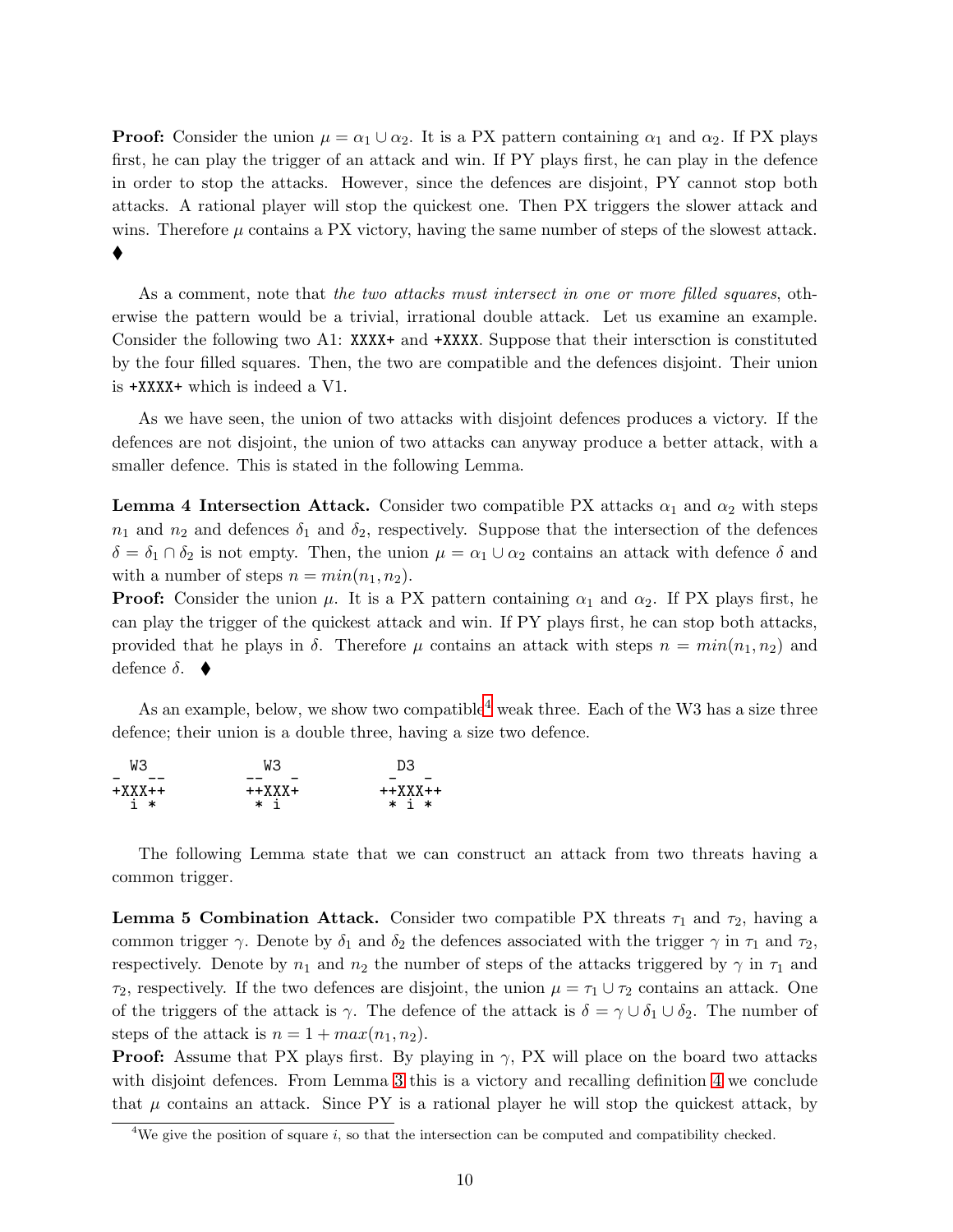playing into its defence. Therefore the attack will take  $n = 1 + max(n_1, n_2)$  steps. Now assume that PY is the first to play. It he plays in  $\gamma$  or  $\delta_1$  or  $\delta_2$ , PX will not be able anymore to play the trigger and make a victory. Therefore the defence of the attack is  $\delta = \gamma \cup \delta_1 \cup \delta_2$ .

As an example, below we consider two T2 with a common trigger (in square number  $i$ ) and disjoint defences, and contruct an A2.

| ፐን                   | ፐን           | ΔQ               |
|----------------------|--------------|------------------|
| $-1$<br>$XYX++$<br>ж | $++XXX$<br>ж | $XXX+++XXX$<br>ж |

Finally, the following Lemma is the inverse of the Combination Victory Lemma.

**Lemma 6 Victory Decomposition.** A PX victory  $\pi$  with a number of steps  $n \geq 1$  contains at least two attacks with disjoint defences and a number of steps lower than or equal to n. **Proof:** Suppose that  $\pi$  contains no attacks. Then PX cannot win if he is the first player, but this is impossible because  $\pi$  is a victory. Suppose that  $\pi$  contains one attack only. Then PX cannot win if he is the second player, because PY would play in the attack defence, but this is impossible because  $\pi$  is a victory. Therefore  $\pi$  must contain at least two attacks and their defences must be disjoint, otherwise PY could stop both attacks when he is the first player.  $\blacklozenge$ 

As an example, below, we decompose a double four (a V1) into two simple fours (A1s) with disjoint defences. We use the = symbol to mark the constituting attacks.

| The<br>$+$ Y Y Y Y<br>D4 contains two S4<br>____ |  |
|--------------------------------------------------|--|
|--------------------------------------------------|--|

### <span id="page-10-0"></span>2.4 Basic patterns

In this section we give some examples and review several important patterns of one and two steps. In the following it is understood that we speak of patterns belonging to the PX player.

• Simple five, S5. The simple five (S5) is a pattern constituted by a single B5, a block of degree 5. Therefore the pattern is made by five aligned and consecutive stones: XXXXX. It is a V0. It is the only minimal V0.

• Simple four, S4. The simple four (S4) is a pattern constituted by a single B4, a block of degree 4. Therefore the pattern is made by five aligned and consecutive squares, four filled and one empty, e.g. XXXX+. The pattern can be obtained from an S5 by using the Simple Attack Lemma. It is an A1. It is the only minimal A1. The empty square is both the trigger and the defence.

• Simple three, S3. The simple three (S3) is a pattern constituted by a single B3, a block of degree three. Therefore the pattern is made by five aligned and consecutive squares, three filled and two empty, e.g. +XXX+. The pattern can be obtained from an S4 by using the Simple Threat Lemma. It is a T2 with two triggers. It is a minimal pattern.

• Double four, D4. The double four (D4) is a pattern such that: it is minimal; it contains no S5; it contains two S4 with disjoint empty cells. Since it contains two attacks with disjoint defences, from the Combination Victory Lemma, it is a V1. It is the only minimal V1. Below some examples: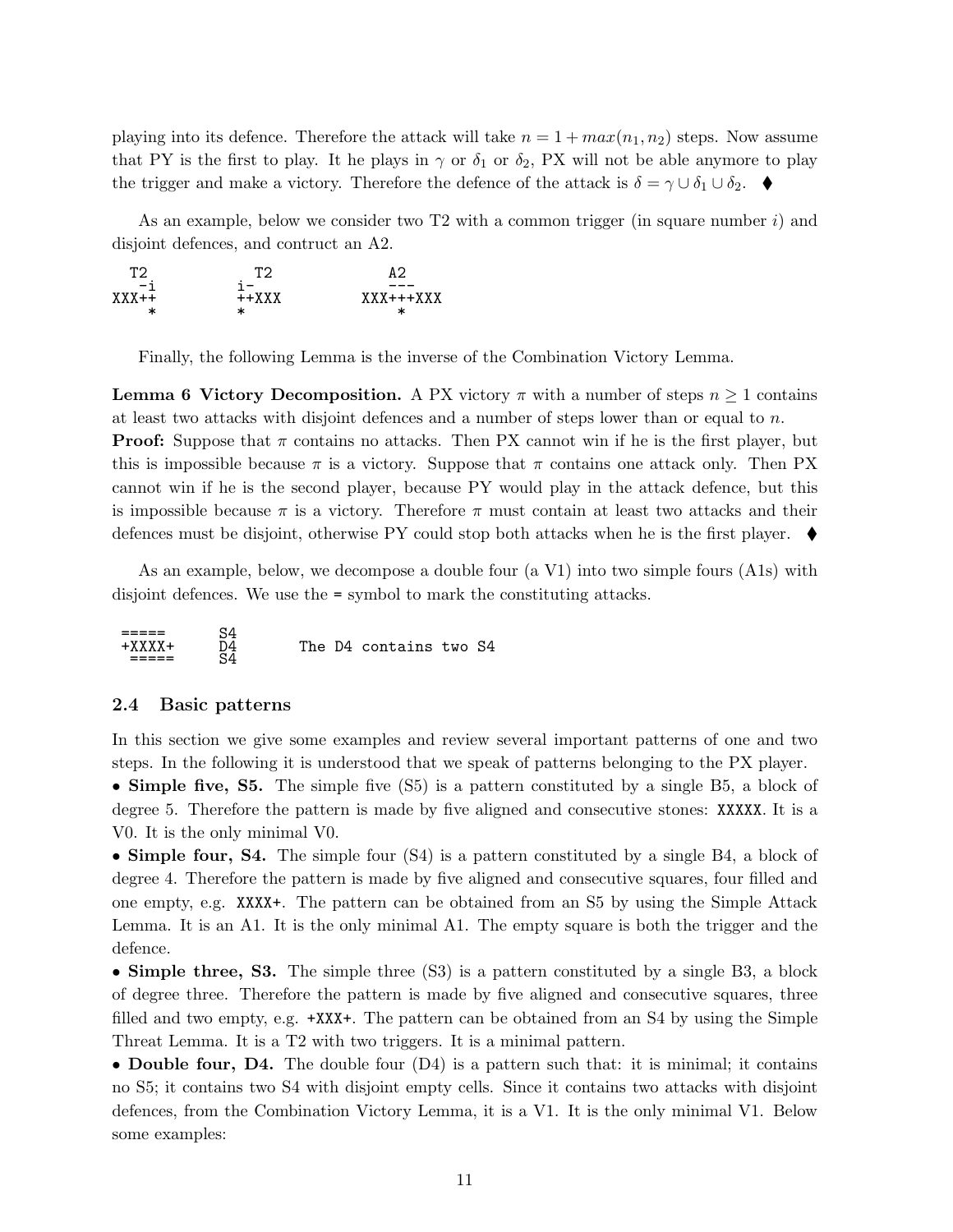```
+XXXX+ A D4 - contains two S4
+XXXX++ Not a D4 (not minimal) but contains a D4
XXX+X+XXX A D4 - contains two S4 and several S3
XXX+X A cross D4 - Also denoted as C44
   \frac{1}{1}X
   X
   X
XXX+X+XXX Not a D4 (not minimal) but contains three D4
   +X
   X
   X
```
• Weak three, W3. The weak three (W3) is a pattern such that: it is minimal; it contains no S5 nor S4; it contains two S3 such that they intersect in one and only one empty square (and in any number of filled squares). Since the S3 is a T2, from the Combination Attack Lemma we see that the W3 is an A2, with the trigger in the empty square where the two S3 intersects and with a defence constituted by three empty squares (the intersaction and the other two empty squares). Moreover, the W3 can be obtained from a D4 by using the Simple Attack Lemma. Below, some examples:

+X+XX+ A W3 - contains two S3 +X+XX++ Not a W3 (not a minimal pattern) but contains a W3 XXX+++XXX A W3 - contains two S3 and several B2 XXX++ A cross W3  $\frac{+}{1}$ X X X

• Double three, D3. The double three (D3) is a pattern such that: it is minimal; it contains no S5 nor S4; it contains two W3 such that they intersect in two and only two empty squares (and in any number of filled squares). It is an A2 having two triggers (the same of the W3s). By using the Intersection Attack Lemma we see that the defence is made by the two intersecting empty squares. Below, an example:

|                          | WЗ |
|--------------------------|----|
| $\ast$<br>∗<br>$++XXX++$ | D3 |
|                          | WЗ |

• Some irrational patterns. In the leftmost part of the plot below, we present another D3, but we note that this pattern is an irrational double attack, since it contains two W3 intersecting in empty cells only. So this case is of little interest. Another irrational pattern is one made by two W3 intersecting in a single empty cell, like the one depicted on the rightmost part of the plot. Using the Intersection Attack Lemma, it is an A2 with a single defence square. However, since it is an irrational pattern, it is not worth a name.

| -------<br>______<br>$**$ | WЗ | -------<br>______<br>$***$ | WЗ |
|---------------------------|----|----------------------------|----|
| $- -$                     | DЗ | $\overline{\phantom{0}}$   |    |
| -------<br>______         | WЗ | ------<br>______           | WЗ |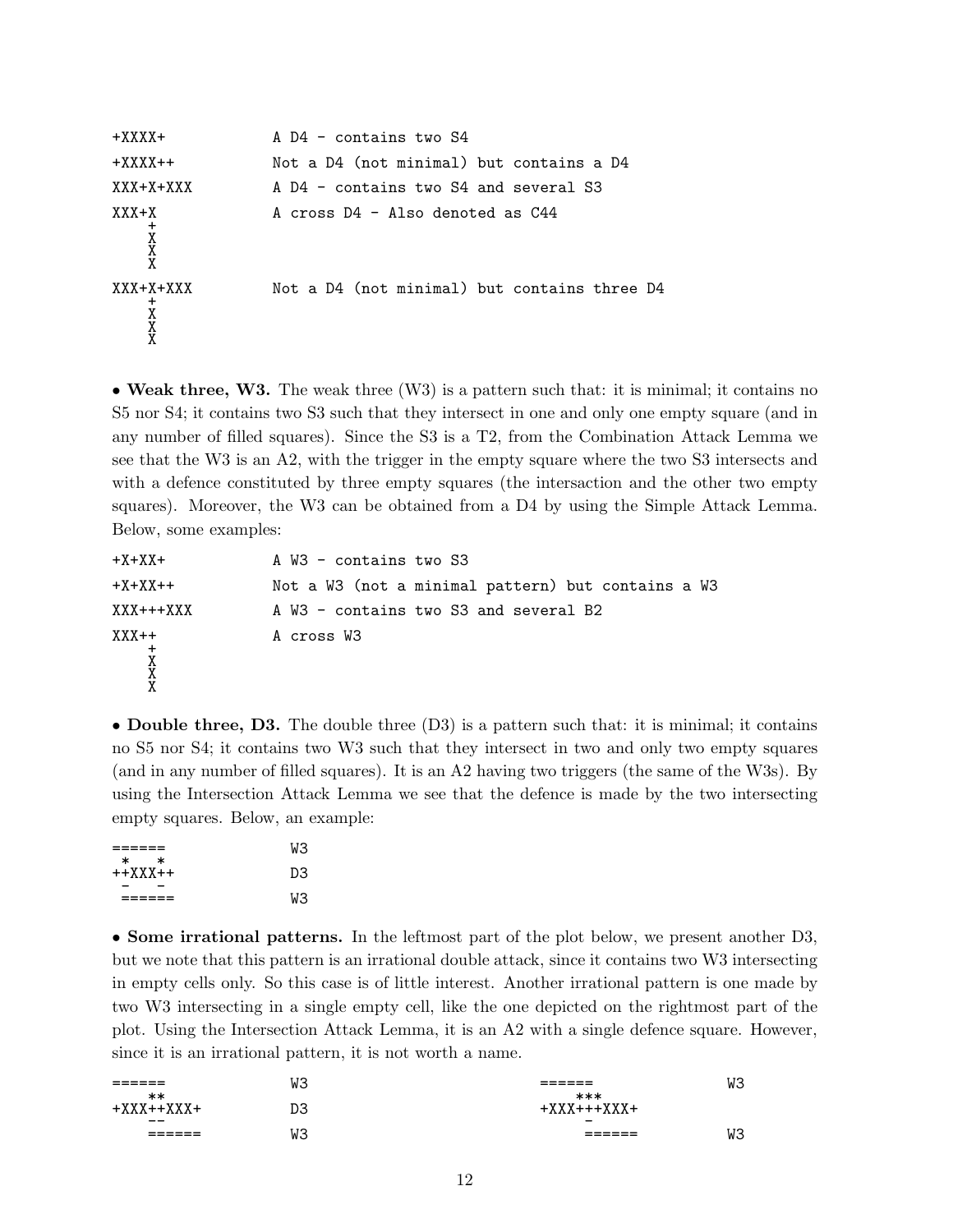• Cross four C44. A special case of D4 is obtained by intersecting two S4 on different lines. The corresponding pattern will be called a cross four (C44). Below, two examples:



• Cross four three C43. By using the Combination Victory Lemma we can combine an S4 (which is an A1) with a D3 or a W3 (which are A2) on two different lines. If the attacks have disjoint defences we obtain a V2 that will be called a cross four three (C43). When needed, we can track if the three is weak or double and write C43w or C43d. Below, two examples:

| C43w    | C43d    |
|---------|---------|
| $XXX+X$ | $XXX+X$ |

• Cross three C33. By using the Combination Victory Lemma we can combine two D3 or W<sub>3</sub> (which are A<sub>2</sub>) on different lines. If the attacks have disjoint defences we obtain a V<sub>2</sub>, that will be called a cross three (C33). When needed, we can track if the three are weak or double and write C3w3w, C3w3d etc. Below, two examples:

| C3w3w    | C3w3d    |
|----------|----------|
| $+XX+X+$ | $+XX+X+$ |

Comment. It is worth noting that, in a match between two rational players, the winning player has to place a D4 on the PY board in his second last move. In fact, if he placed an S4 only, PY would play in the S4 defence and negate the win. In turn, this implies that the winning player has to play in the trigger of a W3 in his second last move.

### <span id="page-12-0"></span>2.5 Complex patterns

In the last section, we reviewed all the interesting one and two steps patterns. Clearly, there are attacks and victories with more than two steps. However, these are many more and a full inventory makes little sense. Never the less, we want to show some examples and discuss how these complex patterns can be constructed, because these techniques could be useful when developing an artificial player. In particular, in this section we will present two construction methods. The first one is based on the Lemmas given in section [2.3.](#page-8-0) The second one is based on the concept of threat sequence.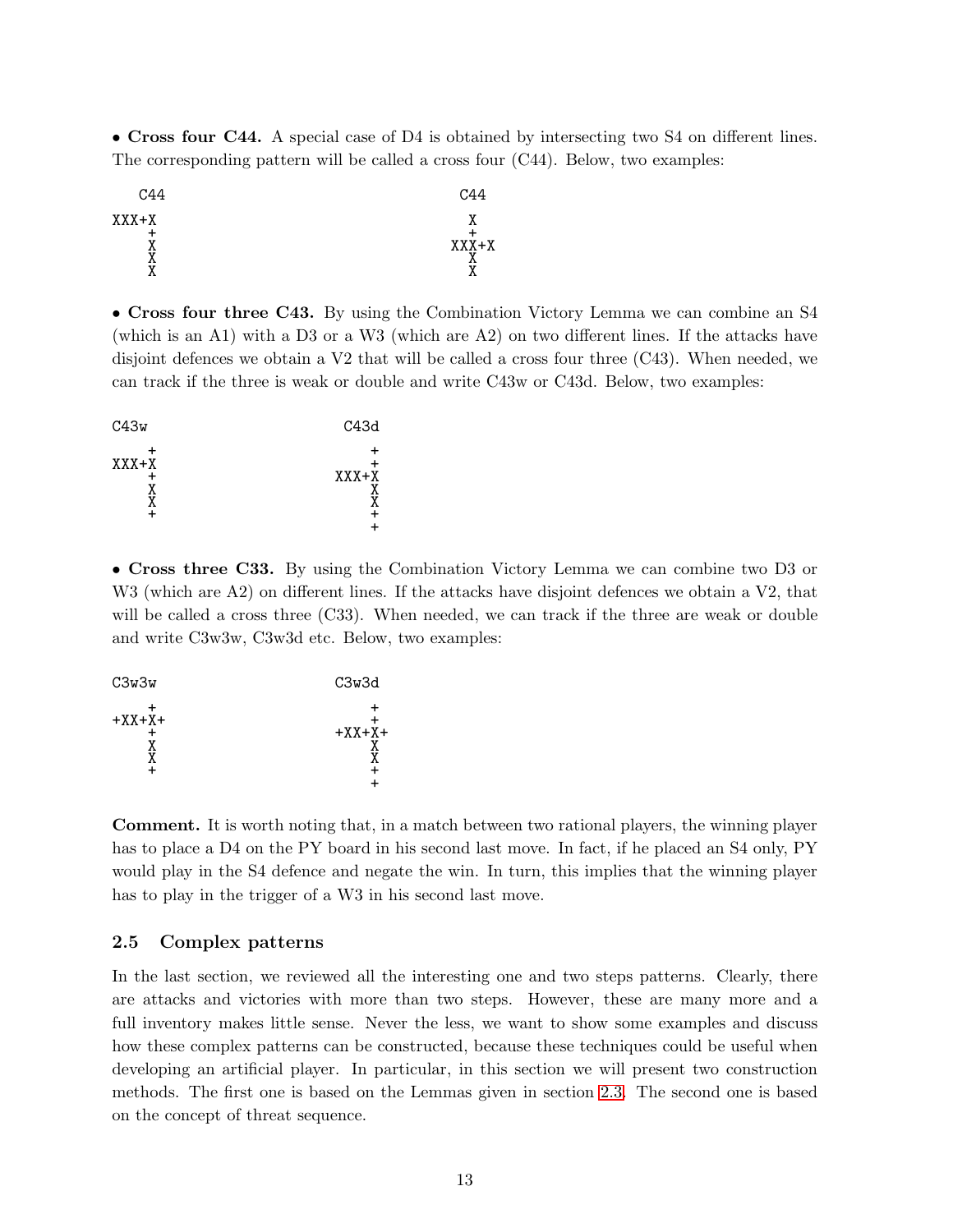Construction based on the Lemmas. We proceed to show how the Lemmas presented in section [2.3](#page-8-0) can be used to produce new, complex patterns. At the same time, we will discuss some aspects of the Lemmas. We start by using the Simple Attack Lemma, which states that we can produce an attack of  $n+1$  steps or a stronger pattern from a victory of n steps by empting a square. Consider for example the C3w3w that was presented earlier, which is a V2. We want to use the Lemma to produce a novel A3. Below we report the V2 (on the left) and two attacks that can be produced by empting one of its squares.



The first attack, in the middle, is an A3 and it is a novel, minimal pattern. The second one on the right, is an A2. Thus, in the latter case, the Lemma produced an attack which is even stronger than an A3 but is trivial, since it is just non mimimal W3.

The latter example can be generalised. Consider a victory  $\pi$ . From the Victory Decomposition Lemma,  $\pi$  contains at least two attacks. Moreover, if  $\pi$  is rational, the attacks must intersect in one or more non empty squares. If we want to produce a non trivial, novel attack from  $\pi$  using the Simple Attack Lemma, we must empty one of these intersection squares, otherwise we would obtain just a non minimal version of one of the two contained attacks.

Since we produced a new A3, we can use the Combination Victory Lemma to produce a new V3. For example, we can combine the new A3 with a W3, being careful to intresect the two in a non empty square, in order to avoid irrational patters, to obtain the V3 shown on the left in the plot below. Next, we can use the Simple Attack Lemma again and empty the intersection square to produce a novel attack, which is an A4, shown on the right plot below.



In summary, by repeatedly applying the Combination Victory and the Simple Attack Lemmas, we can produce victories and attacks with more and more steps. Moreover, for each of the attacks, we can use the Simple Threat Lemma and obtain a corresponding threat. And by using the Combination Attack Lemma we could use these threats to produce additional attacks.

Construction based on threat sequences. A classical Gomoku tactic is based on a complex pattern known as a threat sequence  $\vert 4, 5 \vert$ . In this pattern PX plays a threat every move, thereby placing an attack on the PY board. In this way, PY has a limited set of moves and PX may stay in control of the game. If the threat sequence ends up in a victory, PX can win the game. Below we report a simple example involving a sequence of S3. In the example, PX can win the restricted game on the left of the plot if he is the first player, by playing in the squares number 1 and 2. PY has no choice at all. Indeed, in every PY board an S4X is there and PY must play in its defence to avoid an immediate defeat. After two PX and two PY moves, the PX board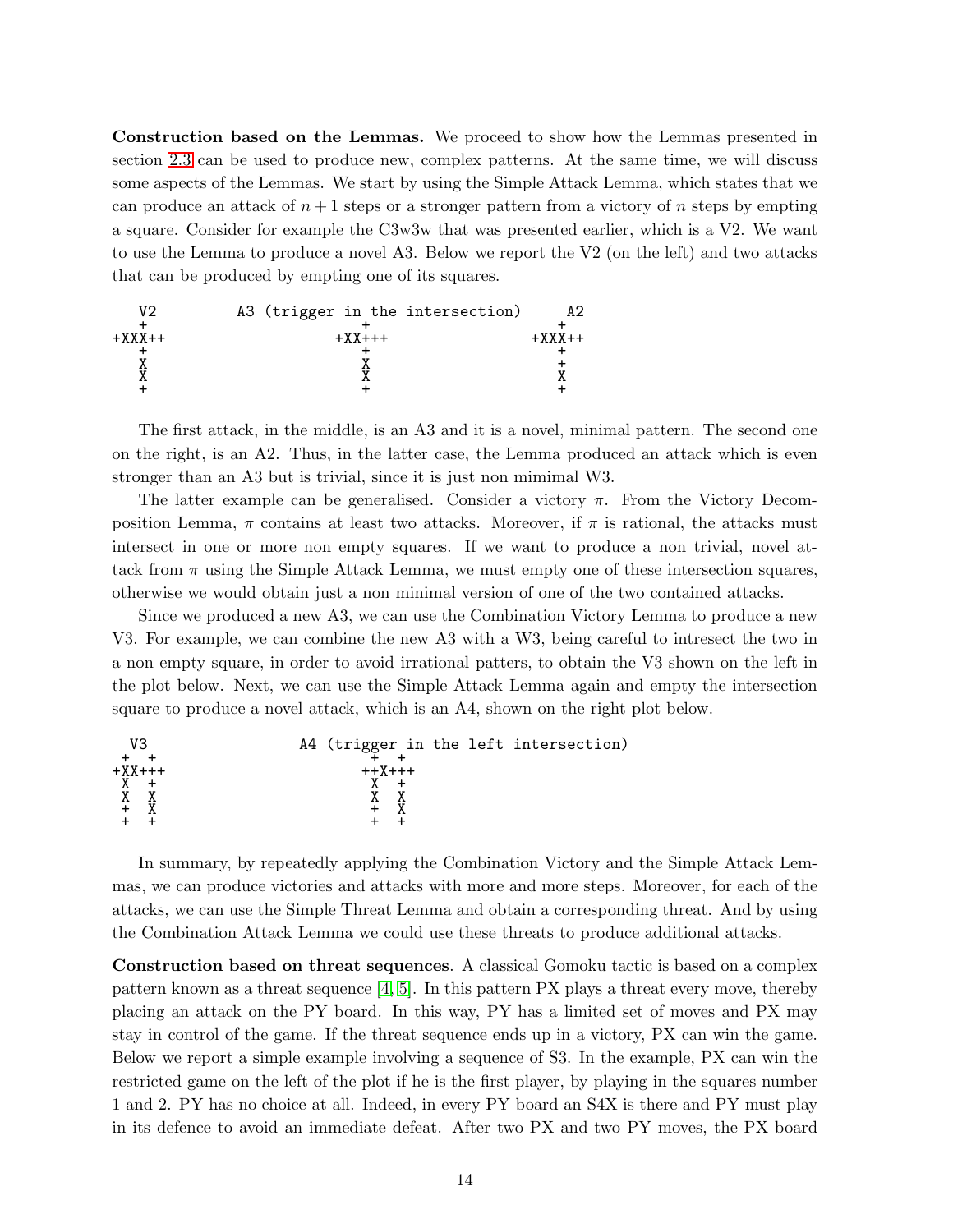on the right is obtained, containing a D3X, and PX wins with two more moves. Therefore the pattern on the left is an A4.



A second example is reported below. The example is similar to the previous one. The only difference is that, in his first move, PX plays a T3 and makes a W3. Therefore, PY has three possible moves (the defence of the W3) instead of one like before. But in any case the restricted game ends up in a PX victory, for example the one reported on the right.



Comments. As a first comment, note that any complex attack or victory can be analysed and constructed using either of the procedures that we have presented. In fact, any attack obtained applying the Lemmas can be regarded as a sequence of threats. And any sequence of threats can be decomposed and analysed using the Lemmas. Thus, the two procedures are just different points of view on the complex pattern construction.

As a second comment, note that a victory in the restricted game does not automatically translates into a victory in the full game. Concerning this point, the more the steps of a pattern, the higher the likely that the opponent can block the pattern in the full game. Therefore longer patterns are less useful. Moreover, a threat sequence composed by T2 (i.e. S3) only, like the first threat sequence example, is stronger than a sequence also containig T3, like the second threat sequence example. Indeed, in the first case PY only has one move per turn while in the second case it has more moves.

Finally, note that we cannot classify all the complex patterns, because they are too many. The best option to detect complex patterns is to use a tree search procedure: this approach will be discussed in section [3.](#page-17-0)

#### <span id="page-14-0"></span>2.6 Board and moves analysis

In this section we present a board analysis procedure that detects if a board is a sure win or a sure defeat. This is the minimal evaluation procedure that could be implemented in an artificial player. Moreover, the procedure also finds the possible player's moves. As a preliminary remark, note that in the discussion we may neglect the victories and consider only attacks and threats. In fact, if a V0 is on the board, the game is over and no analysis is needed. On the other hand, if a Vn with  $n \geq 1$  is on the board, based on the Victory Decomposition Lemma, it can always be decomposed into two or more attacks.

A general line of reasoning is as follows. Consider a PX board. If the board contains no attacks, no immediate victory is in sight. On the contrary, if the board contains PX and PY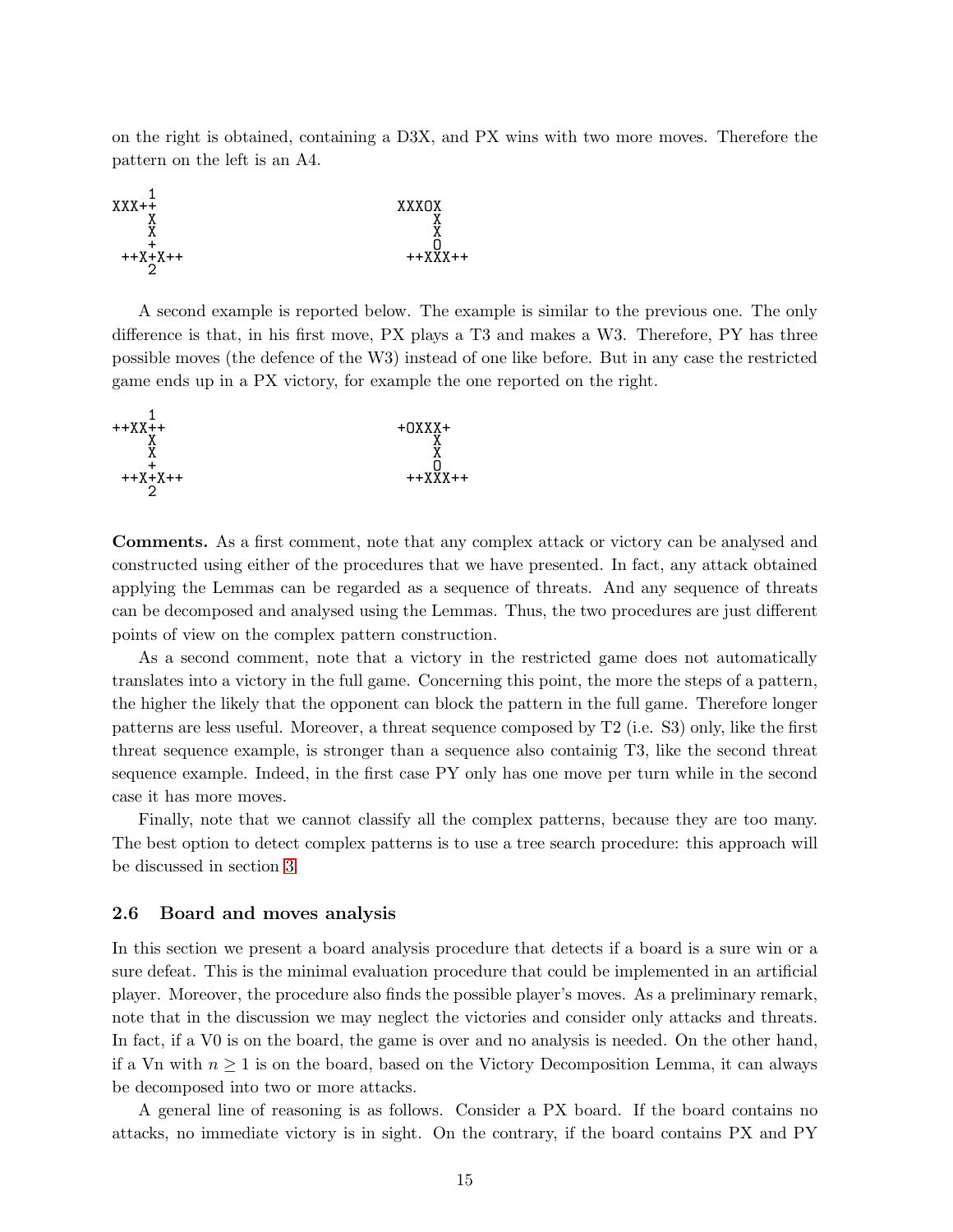attacks, denote by  $n_x$  and  $n_y$  the number of steps of the quickest PX and PY attacks, respectively, setting it to  $\infty$  if the player has no attacks. If  $n_X \leq n_Y$ , then, in principle, PX can play his attack and achieve a victory. On the contrary, if  $n_X > n_Y$ , PY has a faster path to the victory. In this situation PX has a limited set of moves: he must block the PY attack, which can be done either by playing in the attack defence or by placing on the board a faster PX attack.

The problem with the latter general reasoning is that a victory in the restricted game does not always translates into a victory in the full game. Therefore, even if PX has an attack faster than PY, it cannot be guaranteed that his attack will really produce a victory: this depends of the full board status. As result an exact analysis for the general case is probably impossible. On the other hand when the number of steps of the attacks is suitably limited, an exact analysis becomes possbile. In the following we will present such an analysis, including attacks up to two steps. As a starting point, we give the following Lemma:

Lemma 7 One and two steps attacks decomposition. Any one step attack (A1) contains at least an S4. Any two steps attack (A2) contains at least a W3.

Proof: The first statement is obvious. In order to prove the second statement, consider an A2. It cannot contain any S4 or S5, otherwise it would be an A1 or stronger. In the A2 it must exist an empty square such that, when filled with a PX stone, at least two S4 are produced, with a disjoint empty square (that is a D4), so that PX can surely win at his next move. Therefore, before placing the PX stone, there are two S3 intersecting in a single empty square. That is, a W3.  $\blacklozenge$ 

The last Lemma shows that by tracking all the S4 and the W3, we are sure to track all the A1 and the A2. In turn, tracking all the S4 and the W3, only requires to track all the B4 and the B3.

We now proceed to analyse a PX board. We consider several mutually exclusive cases. The analysis determines if the board is a sure win or a sure defeat for PX and computes the possible moves for PX.

1) One or more S4X. When there are one or more S4X on the board, the analysis is simple: PX plays and wins.

2) One S4Y. When there is one S4Y (and no S4X) on the board, again the analysis is simple: PX has to play in the defence of the S4Y, otherwise he will loose the game. Therefore PX has a single move.

3) Two or more S4Y. When there are two or more S4Y (and no S4X) on the board, PX has lost, because it cannot stop all the  $PY$  attacks<sup>[5](#page-15-0)</sup> neither he can play a faster attack.

4) One or more W3X. When there are one or more W3X (and no S4X or S4Y) PX has won. In fact, there are no S4Y on the board, meaning that PY cannot win in his next move. Moreover, by playing any of the W3, PX will place two S4X on the board and PY will not be able to stop both.

5) One or more W3Y. When there are one or more W3Y (and no S4X, S4Y, W3X) PX has a limited set of moves, discussed below.

<span id="page-15-0"></span><sup>&</sup>lt;sup>5</sup>We are implicitely assuming that the S4Y have triggers in different squares. But this is true, otherwise the board would contain an irrational, impossible pattern.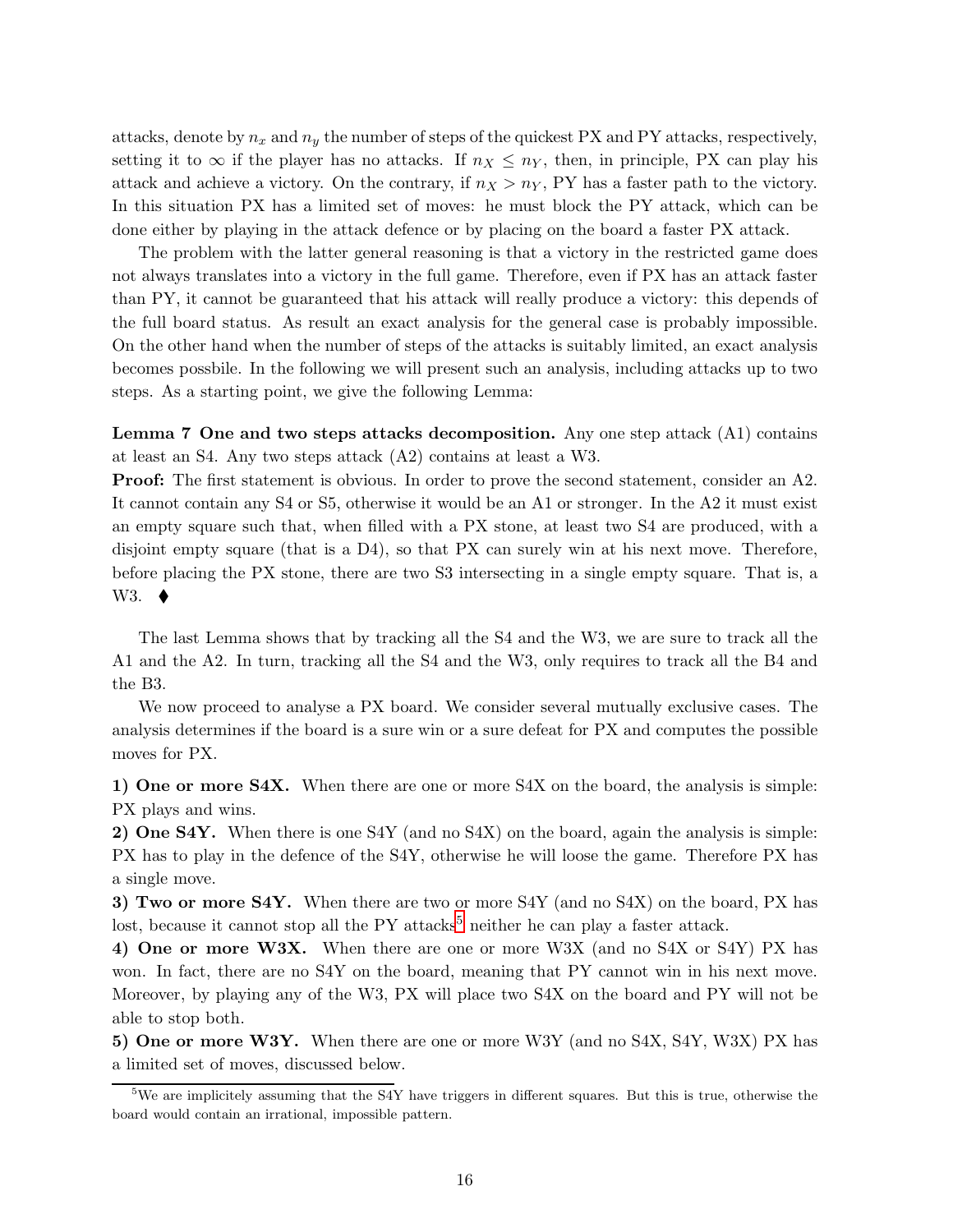A first set of possible moves is constituted by triggers of the S3X. In fact, if PX plays an S3X it will place an S4X on the board and PY will have to stop it and cannot play his attacks, which are two steps away from the victory. In this way PX can delay the victory of PY and, if he is lucky, by playing the S3 he can also disrupt the PY attack. An important exception is when, by stopping the S4X, PY can also play one of his W3Y attack: in this case the S3X would be useless and cannot be played.

A second set of possible moves is given by the defences of the W3Ys. Since there can be more than one W3Y, by the Intersection Attack Lemma, we have to take the intersection of the defences of all the attacks. If the intersection is void, the attack is actually a victory and there is no defence. On the other hand if the intersection is not void, it can be added to the possible set of moves. Note that, in this phase, a D3Y, having a defence of two squares only, would be detected.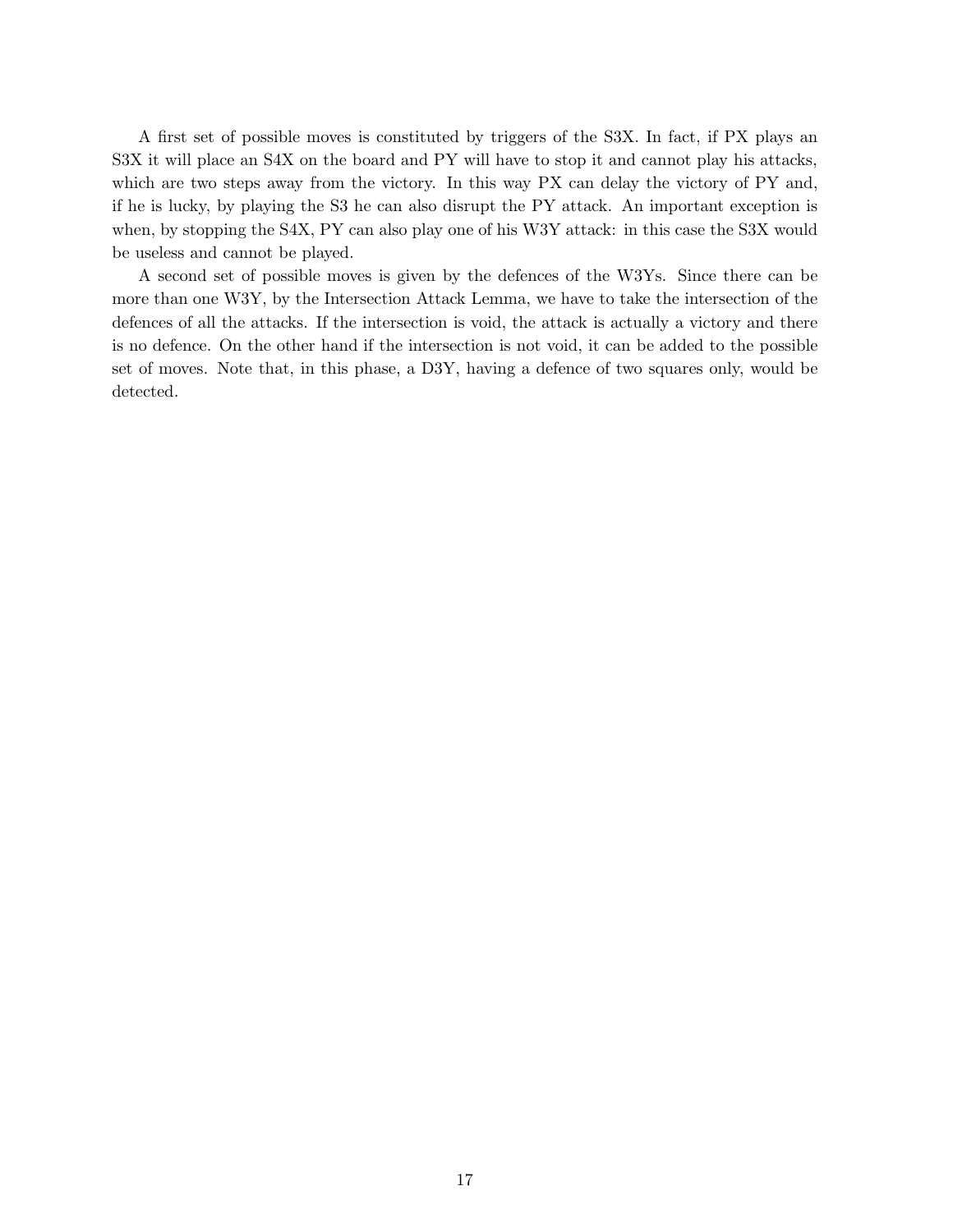## <span id="page-17-0"></span>3 Artificial players

In this section, we briefly discuss the main aspects that a developer must consider when writing an artificial Gomoku player. There are a number of different design choices, but the following features are common to any program.

As a first building block, the artificial player relies on a data structure able to represent the board status. This structure is not a simple matrix keeping track of the stones placement: it is tipically a much more complex data structure that also tracks patterns and ancillary data, allowing to implement the rest of the player's procedures in an efficient way. A second component of the player is a moves generation procedure. Given a board, this procedure will generate all or a subset of the possible moves. A third component of the player is a board evaluation procedure. Given a board, this procedure will rate it and produce a value that represents how good the board is for the player. This procedure must be able to recognise a vitory or a defeat, which are ranked as the best and worst board, respectively.

A basic player can be implemented using these three building blocks only and works as follows. Given the current board, the possible moves are generated. Then, each of the moves is tested. Specifically, the board after the move is produced and evaluated. The move producing the best board is selected as the actual move.

The latter approach would be satisfactory if the board evaluation procedure were ideal. In particular, if, for a given board, we could evaluate the probability of winning the game starting from that board<sup>[6](#page-17-1)</sup>, the latter procedure would choose the move maximizing the winning probability and would realise the best possible player.

Unfortunately, practical evaluation procedures are not ideal. Therefore, in order to improve the player, one has to develop a deeper exploration of the moves tree. That is, when evaluating a given move, we do not directly evaluate the resulting board. Instead, we generate all the counter moves of the opponent and produce the corresponding boards. For each of these boards we can further examine our moves and produce the corresponding boards. And so on up to a given depth. Only when the maximum depth is reached, the boards are evaluated and the best move is found. The latter approach can be implemented in many different ways and identifies a fourth key block of an artificial player, which is the tree search procedure.

Finally, note that the artificial player is subject to some **time and memory constraints**. Given these constraints, a trade-off between the tree search and the evaluation and generation procedures exists. Indeed, if the procedures are computationaly simple, a deeper search can be performed. However, if the procedures are too simple, their results could be inaccurate and the search could be less effective. As a result, the complexity and the quality of the evaluation and generation procedures is a key factor that should be carefully balanced when developing an artificial player.

<span id="page-17-1"></span> ${}^{6}$ Gomoku is a deterministic game. Therefore, assuming rational players, for any given board the probability would be a binary value: one (victory) or zero (defeat or draw). If one or both players followed a partially random strategy, the probability would not be binary.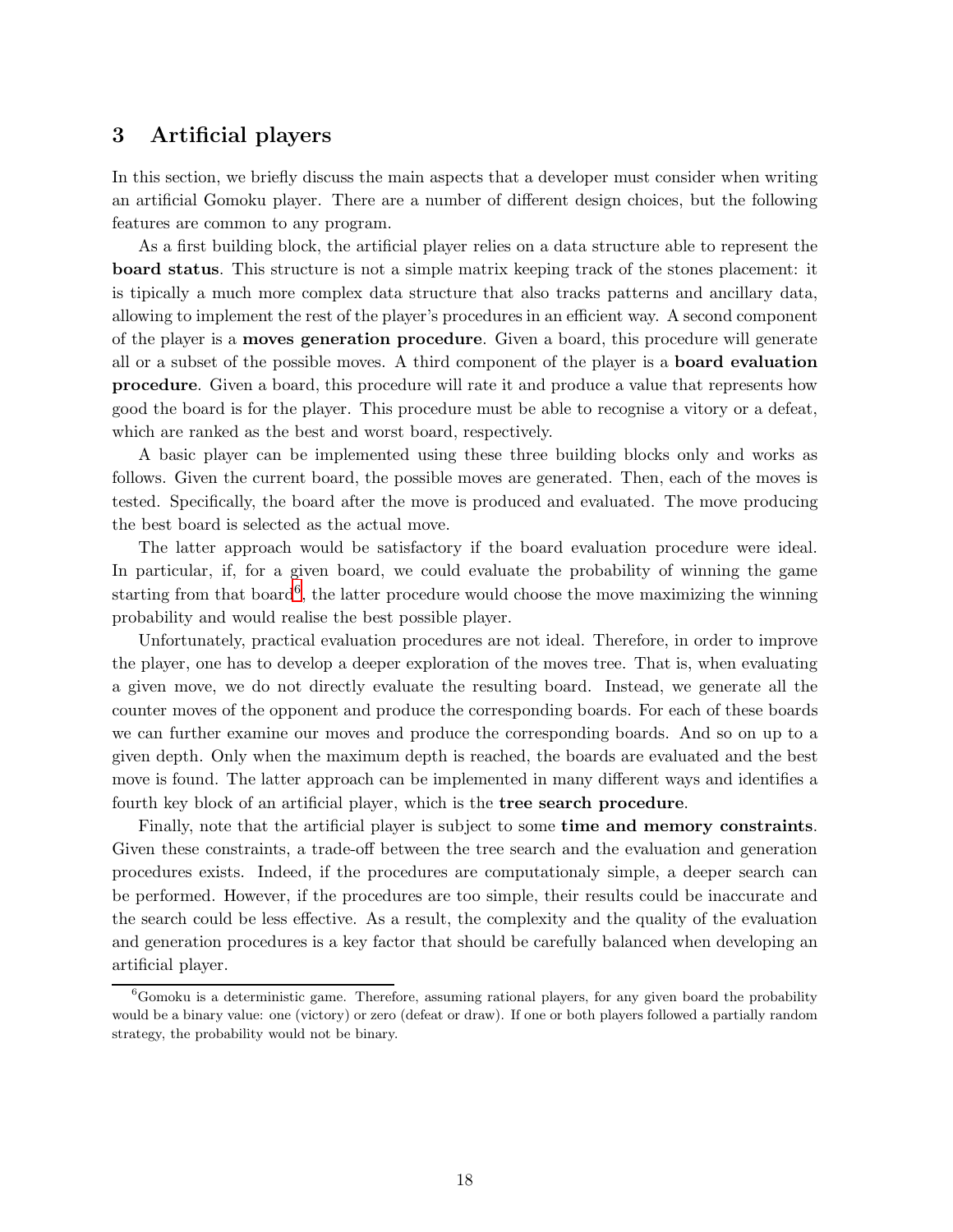#### <span id="page-18-0"></span>3.1 Minimax and Alpha Beta tree search

The classical approach to the development of an artificial player is based on the Minimax tree search [\[9\]](#page-31-8). In this approach, the tree is explored up to a given depth, as illustrated in figure [1.](#page-19-1) The root node represents the current board, belonging to PX. Each edge stemming from the root corresponds to one of the possible PX's moves and brings to a PY board/node. From each PY node, all the PY's moves can be explored and yield to a deeper level PX's node, and so on.

In order to evaluate the possible moves we proceed as follows: we have an evaluation procedure that gives a value to the board from the point of view of PX, i.e. the higher the value the better the board for PX. This procedure is invoked when the last level (the deepest one) is reached. The board value is propagated from the deepest nodes (the leafs) to the root. In particular, assuming rational players, each PX node will try to maximise the board value and will therefore select the child having the highest possible value. In this sense, a PX node is said a Maximising node. On the contrary a PY node will try to minimise the board value and will therefore select the child having the least value. In this sense, a PY node is said a Minimising node and the whole procedure a Minimax search. Using this approach we can assign a value to each of the root moves and select the best one.

Alpha Beta pruning and Principal Variation Search. In order to increase the exploration depth, a key step is to develop a pruning method that prevents the search to waste time looking into bad moves and their subtree. The most famous pruning method is Alpha-Beta (AB) which is excelently described in the seminal paper from Knuth [\[9\]](#page-31-8). The basic AB method can reduce complexity of the search by a factor two or higher. However, using more sophisticated approaches, one can further reduce the complexity. A remarkable improvement is the Principal Variation Search (PVS) exploiting the Iterative Deepening [\[10\]](#page-31-9). In the latter method, the tree is generated one level per time and the best move sequence found at a given level (the principal variation) is explored first at the next level. Often the principal variation provides the best move also for the deeper level and in this case the move can be confirmed without fully exploring the alternatives.

Transposition Tables. Another way to increase the efficency is to note that different nodes of the tree can represent the same board. For example, starting from the root, assume that the following sequence of moves is performed: PX plays in  $i$ , PY plays in  $j$  and PX plays in k. Now consider the following, alternative sequence: PX plays in  $k$ , PY plays in j and PX plays in  $i$ . It is clear that the two sequences produce to the same board. However, on the tree, the two sequences bring to different nodes, with different sub-trees. In this case, if we already explored one of the subtrees, it is useless to explore the other subtree, because it is identical to the first one. This waste can be avoided by the use of a Transposition Table (TT), which is a large database storing the boards already evaluated. Tipically, a TT is realised as an hash table, where the hash key is computed from the board [\[10\]](#page-31-9).

#### <span id="page-18-1"></span>3.2 Monte Carlo tree search and deep learning

As we have seen, in an artificial player a trade off exists between the complexity of the board evaluation and the depth of the search. Typically, in the Minimax search one tries to keep the board evaluation and the move generation procedures simple, in order to allow a deep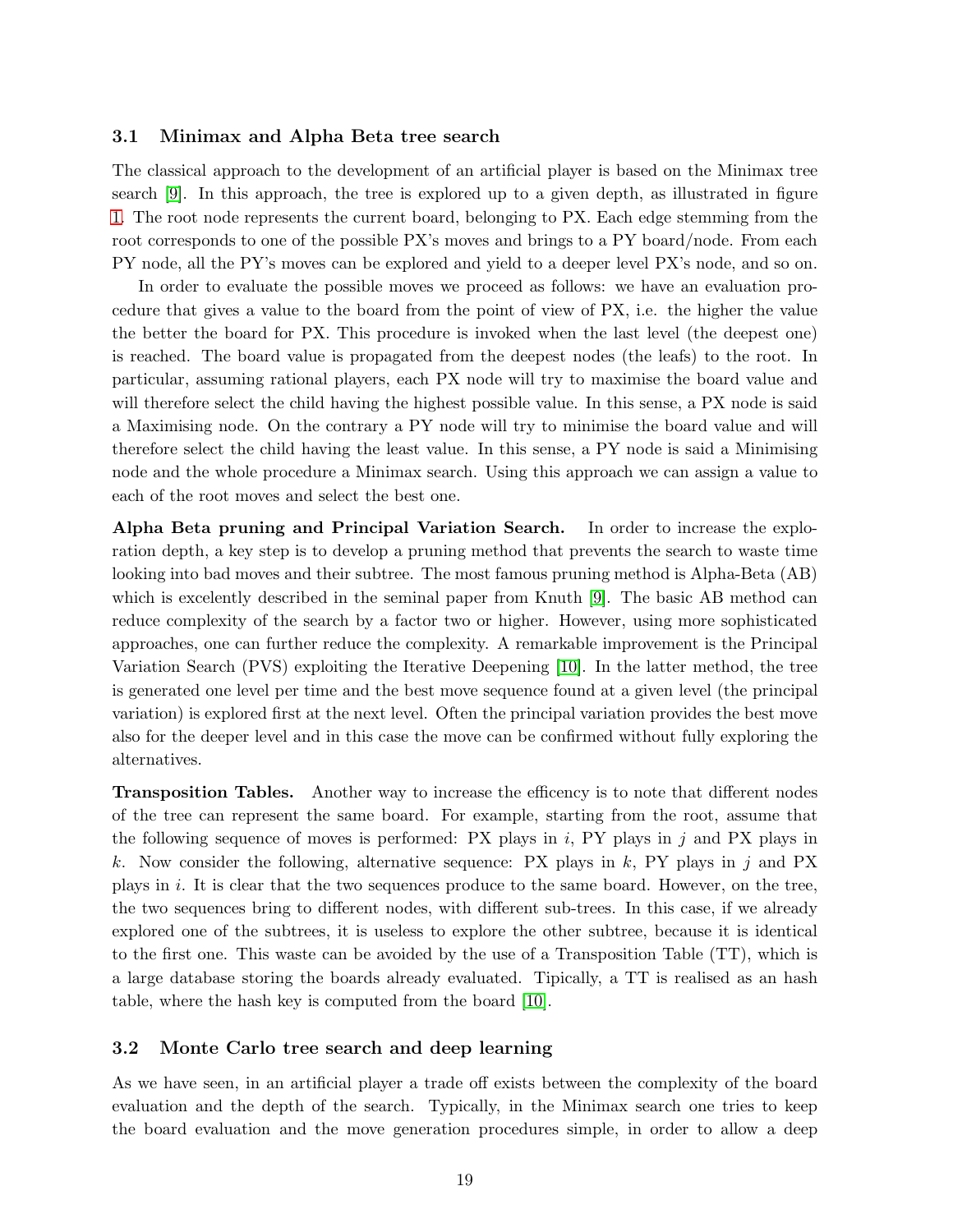

<span id="page-19-1"></span>Figure 1: The moves' tree. The root is the current board. The circles are maximising nodes, corresponding to PX boards. Their value is the Max of the values of their childs. The squares are minimising nodes, corresponding to PY boards. Their value is the Min of the values of their childs. If a node is a leaf, its value is obtained by running the board evaluation procedure. The edges represent the possible moves, produced by the moves generation procedure.

search. Recently, the other side of the trade off gained momentum, thanks to the success of an artificial player for the game of Go, which is another board game, sharing some similarities with Gomoku. That artificial player, named Alphago [\[11,](#page-31-10) [12\]](#page-31-11), was the first program capable of beating a professional human player. In Alphago the board evaluation is highly complex and is performed by means of a deep Convolutional Neural Network (CNN), trained on a large number of games by means of reinforcement learning.

The computational complexity of the CNN board evaluation is much higher than the complexity of a simple evaluation like those used in the Minimax approach and prevents a deep tree search. Indeed, Alphago does not perform a full tree search, up to a given depth. It simply explores some of the tree branches. The branches are selected randomly, with a probability that is modulated by the board value. Such a search is termed a Monte-Carlo tree search (MTS).

The latter approach has been exported to the Gomoku game too. Several players were proposed which are an adaptation of Alphago to the Gomoku game, e.g. [\[8,](#page-31-7) [13,](#page-31-12) [14,](#page-31-13) [15,](#page-31-14) [16,](#page-31-15) [17\]](#page-31-16). The best one is the Alphagomoku player [\[8\]](#page-31-7), which took part in the Gomocup tournament and ranked among the top ten players. However, Alphagomoku is still below the performance of other players based on the AB search.

#### <span id="page-19-0"></span>3.3 Endgame solvers

A tool that may be useful in an artificial player is an endgame solver. Such a tool is used when a board that could be a sure victory is found. Clearly, such a board cannot be at the beginning of the game, instead it will appear at the end of the game. When such a board is found, the endgame solver shall explore the moves tree, trying to find a path towards the victory. The tool can be seen as a binary evaluation procedure of the board, stating if it is a sure victory or not. In the following we review three endgame solvers.

Binary Minimax (BMM). This solver explores the tree below a board containing one or more PX threats. It is based on a board evaluation procedure that classifies a PX board into three classes and specifically as a victory, a bad or a good board. The board is a victory if it is a sure victory for PX, for example if it contains an A1X. The board is good when no sure victory for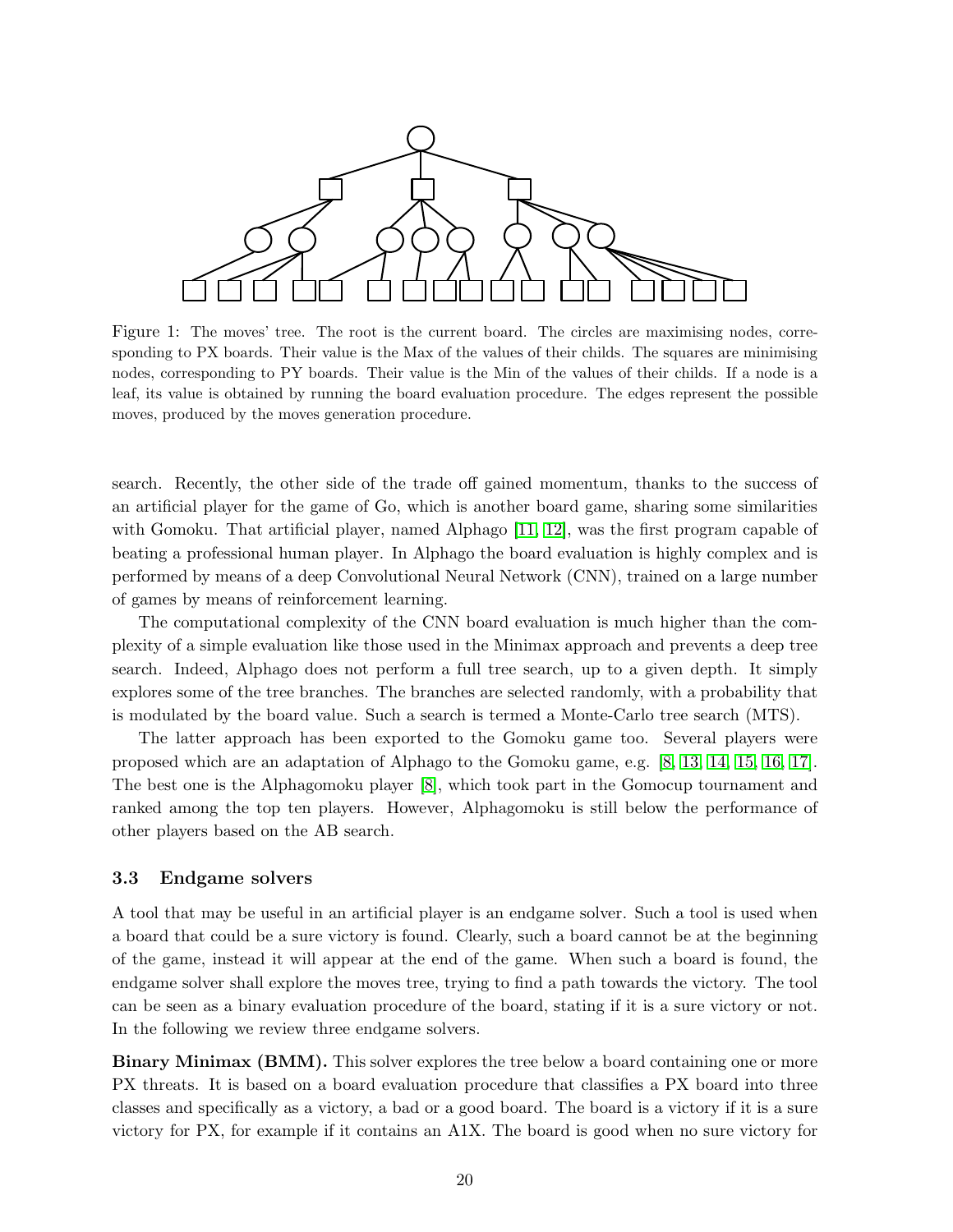PX can be identified but there are some threats on the board so that PX can play the threats and reduce the numbers of moves of PY. The board is a bad board if there are no sure victories neither threats.

Based on the latter evaluation procedure, starting from a good PX board, we can explore the tree below the root using the Minimax search. When a victory or a bad board is found, the search is stopped and the value propagated towards the root. When a good board is found, the search is continued, but only considering the boards that can be obtained by playing the PX threats. In this way, eventually, the root board can be classified as either a victory or a bad board. This approach will be called a Binay Minimax (BMM) solver.

As a comment, note that the BMM performs a full search of the tree moves, which may seem unfeasible. However, the branching at each node is limited. In fact, in the PX nodes (Max), we only play the PX threats, and in the PY nodes (Min), the number of moves is limited because at least one PX attack is present on the board. Moreover, we can exploit pruning to reduce the search complexity: for example, if we find that a child of a Max node is a victory, we do not need to explore the other childs. Similarly, when we find a child of a Min node that is bad, we do not need to explore the other childs. Finally, we can exploit the TT to further reduce the search complexity. As a result, the full search performed by the BMM is usually feasible.

Proof number search (PNS). Proof Number Search [\[18,](#page-31-17) [19\]](#page-31-18) is similar to BMM, in that it explores the subtree stemming from a board and aims at classifying the root board as either a victory or a defeat. Again, the board evaluation procedure provides a ternary result, that is: prooved (victory), disprooved (defeat) and open. When an open board is found, its child are explored. The evaluations are propagated up to to the root using the Minimax procedure.

Note that PNS performs a full search of the tree, which can become unmanageable. In order to reduce the search complexity, pruning and TT can be used. Moreover, as its specific feature, PNS tries to reduce the search complexity by maintaining two numbers for each node, the proof and disproof number. These numbers are used to select the next branch to be explored in such a way as to speed up the search, see [\[18,](#page-31-17) [19\]](#page-31-18) for the details.

In our experience, even using pruning, TT and proof numbers, if all the possible moves are considered, the PNS search complexity becomes unmanageable on a generic board. In practice the method can be used only near a victory or a defeat. As an alternative, one can use the classification already exploited for the BMM, that is, declare that a board is a defeat if there are no PX threats. In this way the PNS becomes similar to BMM. An important difference is that the proof numbers are still exploited in order to speed up the search. However, we verified that the impact of the proof numbers is limited and that the alternative version of the PNS and the BMM have basically the same performance.

Threat space search (TSS). Threat space search [\[4\]](#page-31-3) is again an endgame solver where the tree rooted in a board containing one or more PX threats is explored. As a key simplification, in the tree exploration, the PY player is allowed to place more than one stone on the board. In particular, when PX plays a threat, thereby placing an attack on the PY board, PY is allowed to place a stone in all the defence squares, even if there are more than one. This has the important effect of reducing the branching factor. Moreover, if a sure PX win can be obtained in this way, it will be there also in the real game, where PY can place only one stone per turn.

The TSS is started from a board where a set of one or more PX threats has been identified.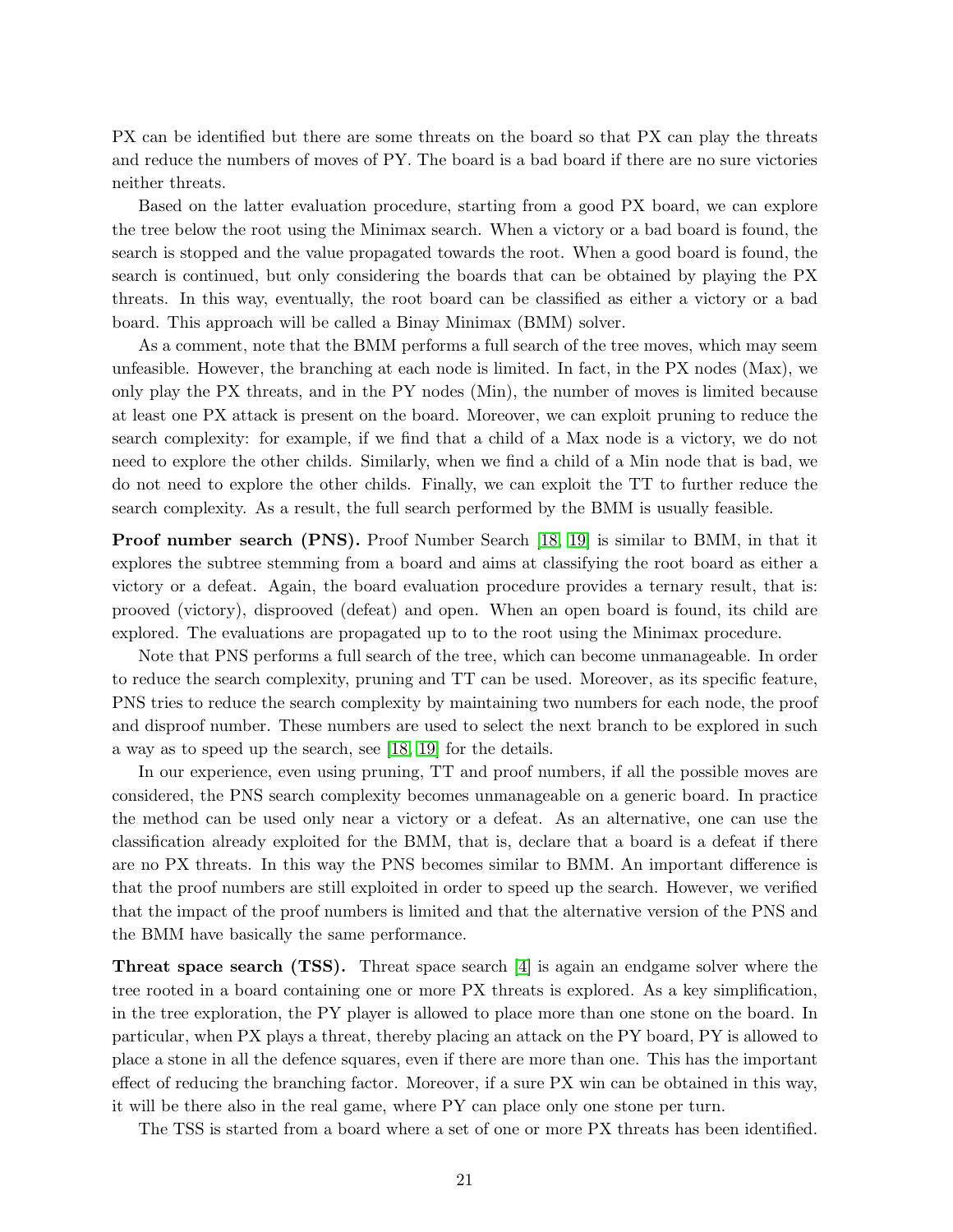Each of the threats is played by PX, giving rise to a set of PY boards where at least an attack is present. Then the defences of the attack are filled with PY stones. And if any new PX threat, not belonging to the initial set, has been produced, the exploration is pushed forward, by playing all the newly created threats, until a board with no new threats is reached. During the exploration, the threat triggers are tracked because if two threats with the same trigger are detected, based on the Combination Attack Lemma, these are potentially an attack. Even better, this is a potential victory for PX, because the attack is on a PX board. However, the attack needs to be confirmed: first by checking that the threats are compatible and next by checking that the defences are disjoint. Moreover one has to check that PY cannot achieve a faster victory when the moves yielding to the attack are played in the full game. See [\[4\]](#page-31-3) for the details.

Thanks to the fact that PY is allowed to place more than one stone, the tree explored by the TSS has a lower branching factor than the full tree, making the search extremely efficient. However, the need to track the triggers and to confirm the attacks adds a great deal of complexity to the procedure. Overall, we found that the performance of TSS are on the order of that of BMM. As an additional drawback, since PY is given the advantage of placing more than one stone, some PX wins may be missed.

Comments. As a general comment note that for the endgame solvers that are based on the PX threats, like BMM and TSS, one can produce different solvers by varying the set of threats used. To clarify the latter point consider, for example, the TSS. The solver can exploit only the T2 patterns (i.e. the S3s) or it can exploit both the T2 and the T3 patterns (or a subset of the T2 and T3). In the first case, the code is simpler to develop and the search is faster to run. In the second case the code and the search are more complex, but more options are explored and a wider range of attacks can be found. This is again a trade off between complexity and performance. In principle, we could even consider a TSS which exploits more treats, for example T2, T3 and T4, but the code would become extremely complex and the computational complexity very high. In summary, when implementing an endgame solver, the choice of the set of threats that are used is an important choice, that has to be carefully evaluated.

Using the solver. To conclude, we briefly discuss how the endgame solver can be used in an artificial player and highlight some difficulties in its use. A first option is to use the endgame solver as a first step in the analysis, that is, to run the solver on every board that we encounter. A problem with this approach is that, if the board is not a win, the solver will just waste some computation time and we need to run the AB search after the solver in order to select a move. On the other hand, if the board is a sure win, usually both the solver and the AB search will detect the victory. Surely, the solver will be much faster than AB search, however this advantage comes only once per game, at the very last analysed board. As a result, running the solver on any board we encounter is a questionable strategy.

As an alternative, we could run an AB search up to a given depth and then run the solver from any leaf of the AB tree where one or more threats are present. This may be a better strategy but requires some caution too, because in order to make room for the solver time, we need to limit the depth of the AB search. Since there are many leafs that need to be analysed, the solver will run many times and the maximum AB depth can be severly limited by this approach, which is not necessarily a good choice. Moreover, even if we find a leaf that is a sure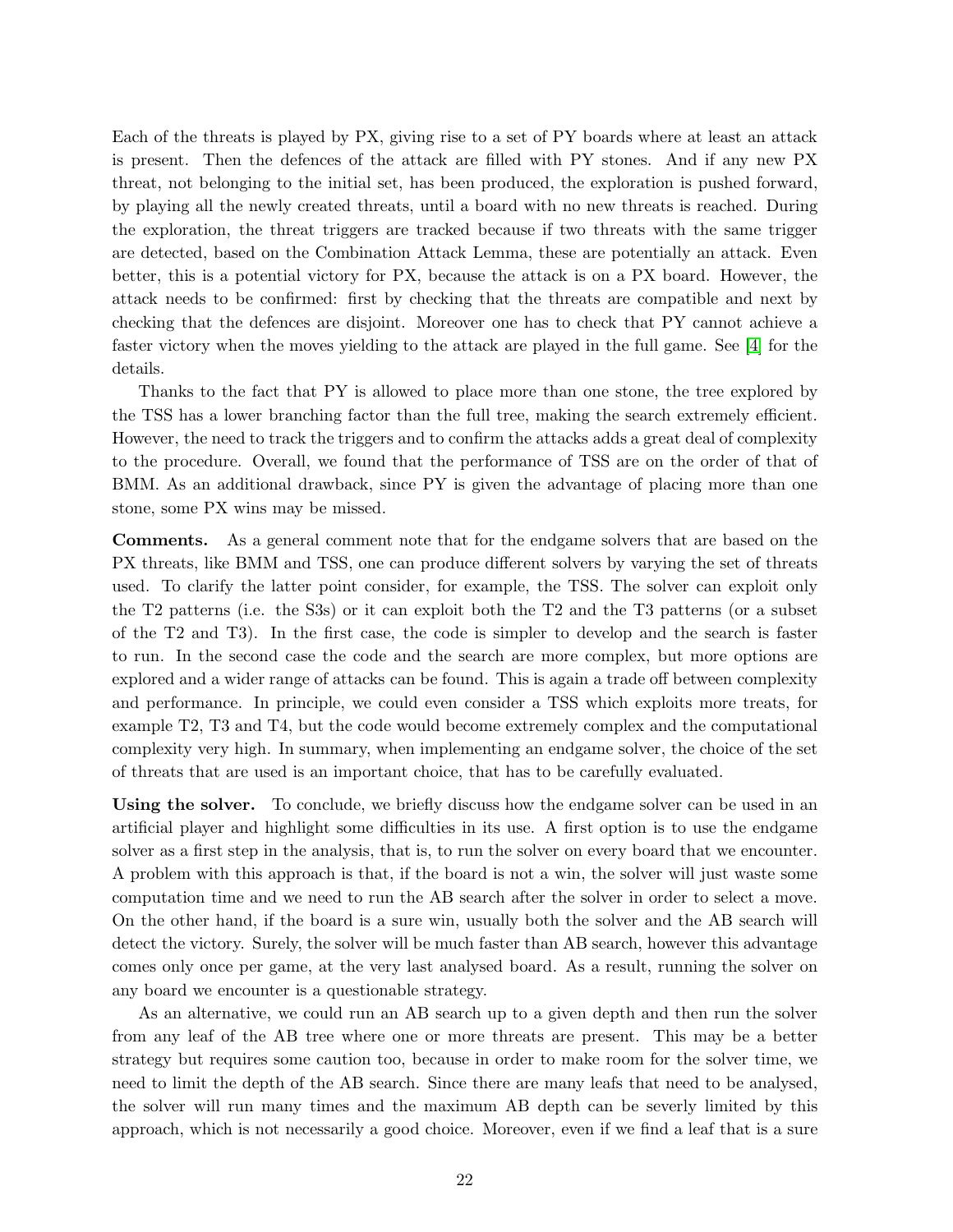win, usually we cannot guarantee that we can reach that leaf starting from the root, so that the computing power dedicated to the solver may be not justified. Essentially, in this case we are using the solver as an evaluation function and we have to consider the complexity-depth trade off.

In practice, we are not aware of any top level Gomoku artificial player using an endgame solver.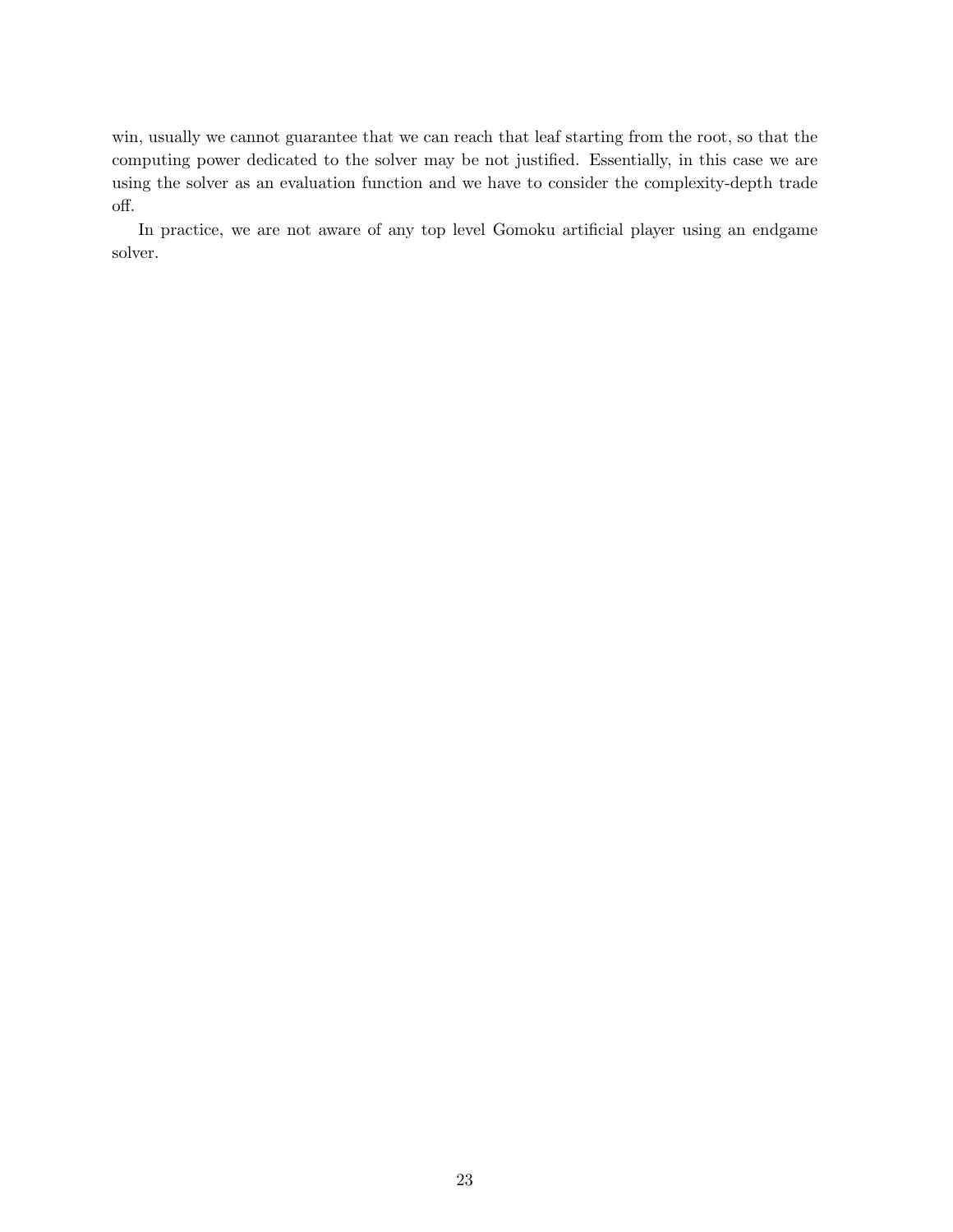## <span id="page-23-0"></span>4 Wine

Wine is an artificial Gomoku player developed by Jinjie Wang. It is written in C++ language and the source code is available on Github [\[7\]](#page-31-6). Wine is a strong player: it ranked tenth in the 2020 edition of the free style tournament of the Gomocup. Moreover, the code is well written and the brain is comparatively simple. As a result, Wine is an excelent starting point for anyone wishing to understand the structure and organization of a modern Gomoku player, which is a prerequsite to develop a new player. Unfortunately, there is no documentation about the program, except for some coments in the code, mostly in Chinese language. This means that, in order to understand the Wine functioning, one must embark in a difficult reverse engineering task. In the last year we have accomplished this task and in this section we give a presentation of Wine, which can be of help to anyone willing to understand the code. Moreover, we push the analysis a bit further and present some possible improvements to the code that can increase its strength. In the dicussion we will focus on the data structures used for the board representation and on the move generation and board evaluation procedures. Concerning the tree search procedure, Wine employs a PVS search with Iterative Deepening and TT, which is excelenty discussed in [\[10\]](#page-31-9).

### <span id="page-23-1"></span>4.1 Lines

We introduce a special pattern, namely the **line**. This is a pattern constituted by nine aligned squares (horizontally, vertically or diagonally) and is exploited by Wine and other players to organise and track the game patterns.

If the central square of the line contains a PX stone, the line is said a PX line. Note that a line contains five blocks and the central square of the line is contained in all these blocks. Thus, if the central square contains a PX stone, PY will never be able to build a victory in that line. Also note that a PX line is different from a PX pattern as defined earlier. For example the following line OOXXX+XO+ is a PX line but not a PX pattern and the following line ++XX++XX+ is not a PX line but it is a PX pattern.

To proceed, we introduce some types of line, containing the patterns introduced in section [2.4.](#page-10-0) To simplify the naming, we will use the same name for the line and for the pattern that it contains: the context will make clear if the name refers to the pattern or to the line. The lines are presented below, in order of decreasing strength, from the strongest to the weakest. It is understood that when a line could be assigned to two or more different classes, it belongs to the strongest one<sup>[7](#page-23-2)</sup>.

• Simple five. A PX line containing one or more S5. Equivalently, a PX line containing a V0. E.g. +OXXXXXOO, +OXXXXXX+.

• Double four. A PX line containing a D4. Equivalently, a PX line containing a V1. E.g. +O+XXXX+O, XXX+X+XXX.

• Simple four. A PX line containing an S4. Equivalently, a PX line containing an A1 with size one defence. E.g. +O+XXXXOO, XXXOX+XXX.

• Double three. A PX line containing a D3. Equivalently, a PX line containing an A2 with size two defence. E.g.  $+++XXX++0$ ,  $++XXX++0$ .

<span id="page-23-2"></span> $<sup>7</sup>$  For example, a double four line also fulfils the definition for a simple four line. But it is classified as a double</sup> four.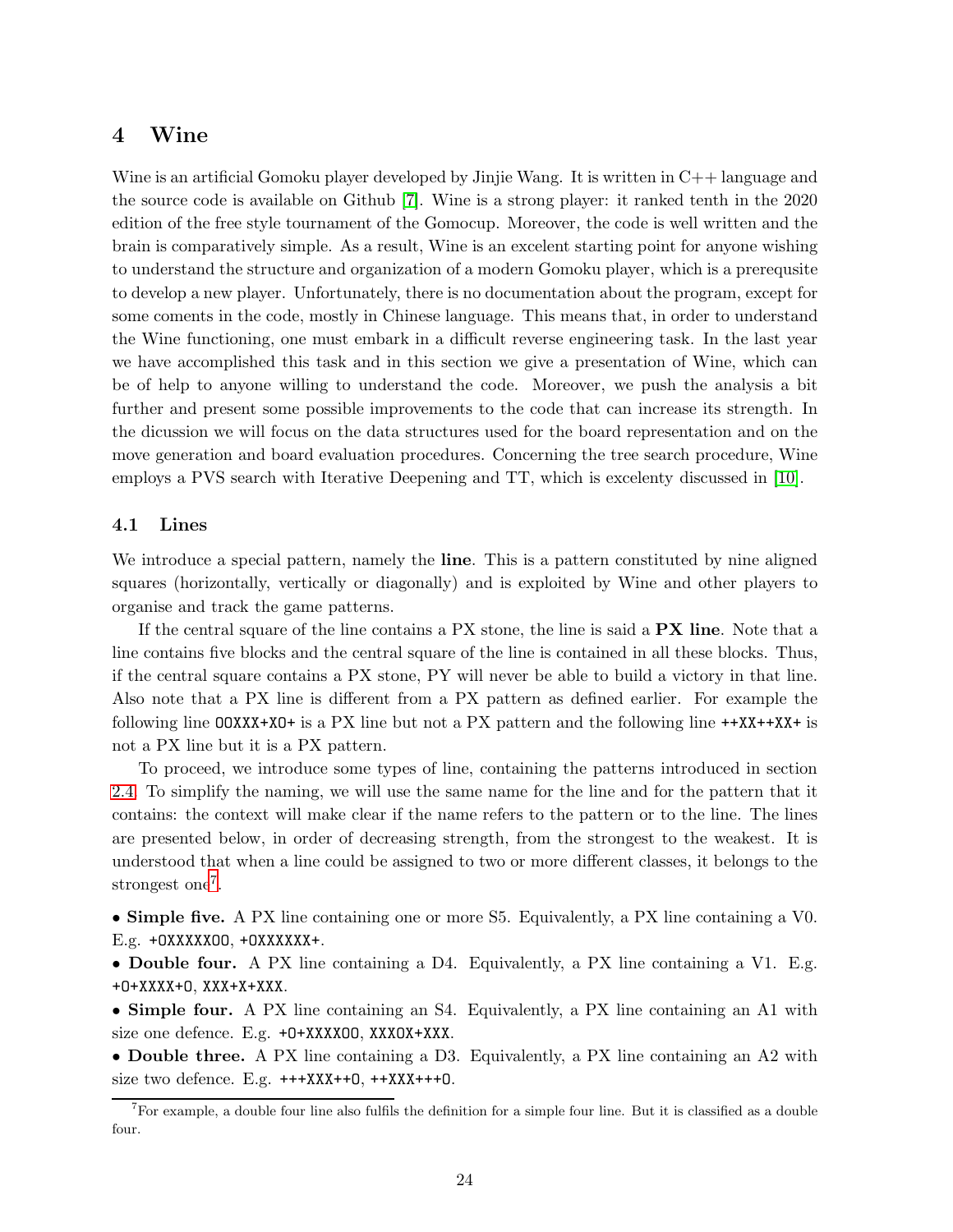• Weak three. A PX line containing a W3. Equivalently, a PX line containing an A2 with size three defence. E.g.  $+0+XXX++0$ ,  $0+XXX++0$ .

• Simple three. A PX line containing an S3. Equivalently, a PX line containing a T2. E.g. +O+XXX+OO, OOXXX+++O.

• Double two. A PX line containing a T3 with a trigger that, when filled with a with a PX stone, turns the line into a double three. E.g. ++++XX++O, O++XX+++O.

• Weak two. A PX line containing a T3 with a trigger that, when filled with a with a PX stone, turns the line into a weak three. E.g. +O++XX++O, O++XX++OO.

• Simple two. A PX line containing an empty square that, when filled with a with a PX stone, turns the line into a simple three. E.g. +O++XX+OO, OO+XX++OO.

• Generic. A line not belonging to one of the previous classes is termed a generic line.

For the sake of precision, we note that Wine uses a coarser classification. In fact, Wine makes no difference between a double/weak three and a double/weak two. It only considers two patterns (termed a flex three and flex two) to represent the four cases. However, the double and weak threes have different strenghts. In particular the double three is stronger because it has a smaller defence. Thus this finer classification can be used to improve the player.

#### <span id="page-24-0"></span>4.2 Line classification

Having introduced several types of line, we need a classification procedure. Such a procedure can be found in the Wine code<sup>[8](#page-24-1)</sup>, but is not adequate for our classes because, as we have said, we are considering a finer classification. Therfeore, in the following, we discuss an alternative.

To proceed, note that in a line there are five blocks. We denote by  $G$  the maximum degree of the PX blocks and by  $N$  the number of blocks of degree  $G$ . Next, given any two blocks of degree  $G$ , say  $A$  and  $B$ , we consider a vector which will be called a tracker vector and is defined as follows. It is a nine elements vector where each element is orderly associated to one of the squares of the line. The value of each element counts the number of empty squares in the two blocks. In other words, the *n*-th element is zero, one or two: it is zero if the *n*-th square does not belong to the blocks or is filled in both blocks; it is one if the *n*-th square is an empty square in one of the two blocks; and is two if the n-th square is an empty square in both blocks. Note that, since there are N blocks of degree G, there are  $N(N-1)/2$  different trackers for the line. Below we make some examples:

===== A ===== A 0+XXX++00 Line G=3 and N=2 ++XXX++++ Line G=3 N=3 ===== B ===== B 010002100 Tracker 120001000 Tracker

In order to classify the line, we use  $G$  and  $N$  and consider their possible values. In this way the classification can be broken down into several mutually exclusive cases discussed below.

**Case 1)** If  $G = 5$ , the line is a simple five.

**Case 2)** If  $G = 4$  and  $N = 1$ , the line is a simple four. Its defence is the empty square of the S4.

**Case 3)** If  $G = 4$  and  $N > 1$ , we need to inspect the tracker vectors. Note that, when  $G = 4$ , the sum of the elements of the tracker is two and there are two types of vectors: 1) those with

<span id="page-24-1"></span> ${}^{8}$ The function *LineType* and its subfunctions.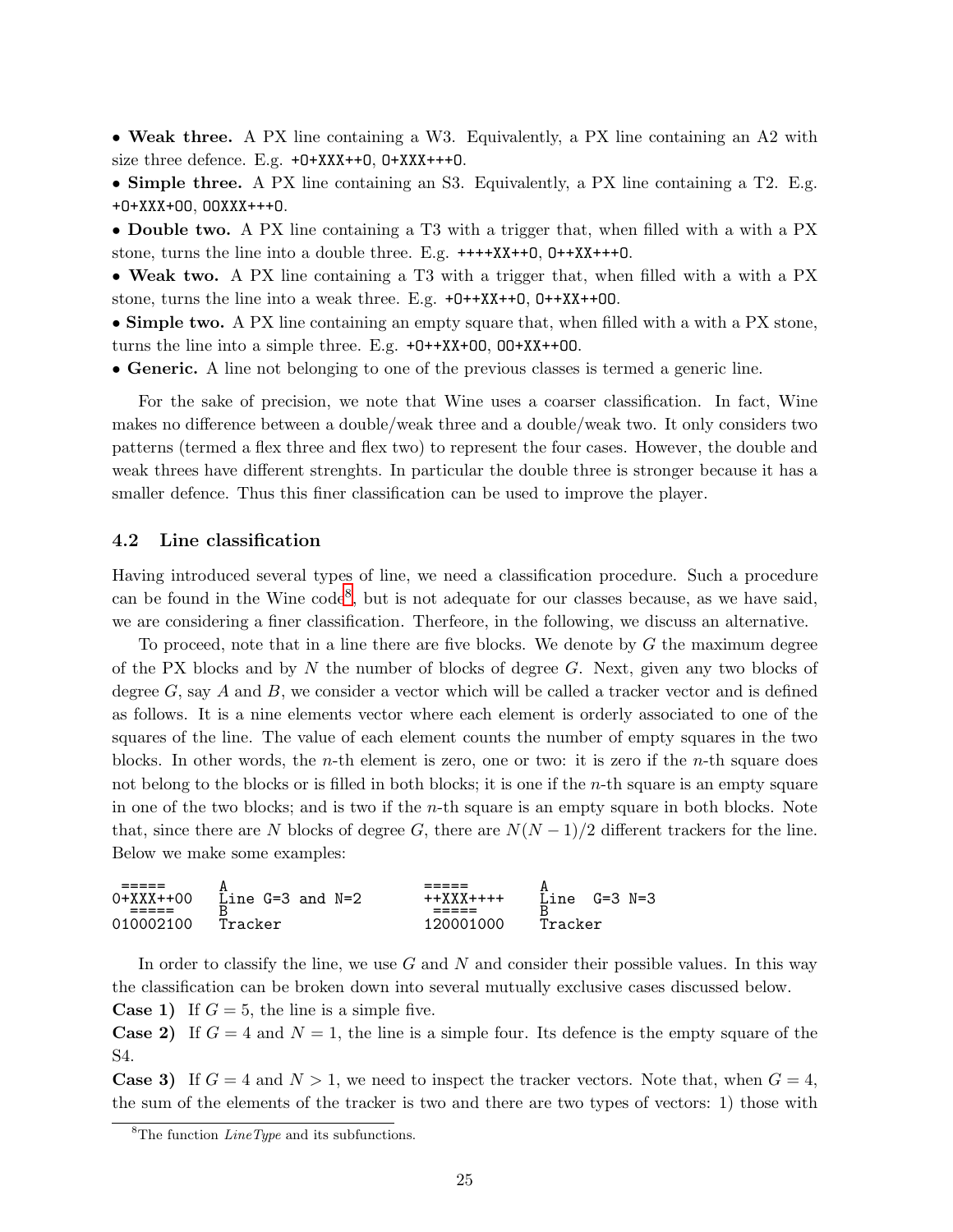two elements equal to one and the others zero and 2) those with one element equal to two and the others zero. Below we make some examples:

| 0+XXXX+00<br>----- | A<br>$N=2$<br>Line<br>$G=4$<br>R | ----<br>DOXXX+XXO<br>----- | A<br>$N=2$<br>Line<br>$G=4$<br>с |
|--------------------|----------------------------------|----------------------------|----------------------------------|
| 010000100          | Tracker                          | 000002000                  | Tracker                          |

When there is at least one tracker of type 1) there are two S4 with disjoint defences, i.e. a D4, and the line is classified as a double four. On the contrary if all the trackers are of type 2) the line contains no victories and is a simple four, the defence of which is given by the only non zero square of the tracker vectors. Below, we make two more examples:

| X+XXXX+XX | <br>Double four | ח א א א א א א א | <br>Simple four |
|-----------|-----------------|-----------------|-----------------|
| 010000100 | Tracker         | 000020000       | Tracker         |

**Case 4)** If  $G = 3$  and  $N = 1$ , the line is a simple three.

**Case 5)** If  $G = 3$  and  $N > 1$ , we need to inspect the tracker vectors. Note that, when  $G = 3$ , the sum of the elements of the tracker is four and there are three types of vectors: 1) those with two elements equal to one, one equal to two and the others zero; 2) those with four elements equal to one and the others zero; and 3) those with two elements equal to two and the others zero. Below we make some examples:

| ____<br>----                 | n<br>പാ       | _____<br>----<br>$x + 4X + 4XY$ | <br>G=3      | _____<br>----       | <br>$G = 3$ |
|------------------------------|---------------|---------------------------------|--------------|---------------------|-------------|
| 0++X<br>:+00<br>___<br>----- | $-$<br>◡<br>D | ΛΛ<br>-43<br>-----<br>_____     | –            | ́^<br>____<br>_____ | ں           |
| ∩1 <sup>r</sup><br>10 M      | $Tra.$<br>kor |                                 | Trac<br>cker | JOOD OF             | Tracker     |

Note that when the tracker is of type 1) the two blocks form a weak three, that is an A2. Indeed by playing where the vector is 2, PX can produce two S4 with separate defences and PY cannot stop both. When the vector is of type 2) PX cannot produce two B4 with a single move so that the pair is not an attack, only a threat, namely a simple three. When the vector is of type 3), PX can produce two S4 with a single move, by playing where the vector is 2, but PY will stop both of them by playing in the other non-zero square of the vector, so this is again a simple three.

In summary, if there are no vectors of type 1) the line is a simple three. If there is one vector of type 1) the line is a weak three, with a defence given by the non zero squares of the vector. When there are two or more vectors of type 1) the line is an attack with a defence given by the intersection of the non-zero elements of the vectors and can be a weak three (defence of size 3) or a double three (defence is size 2). Below, we make an example:

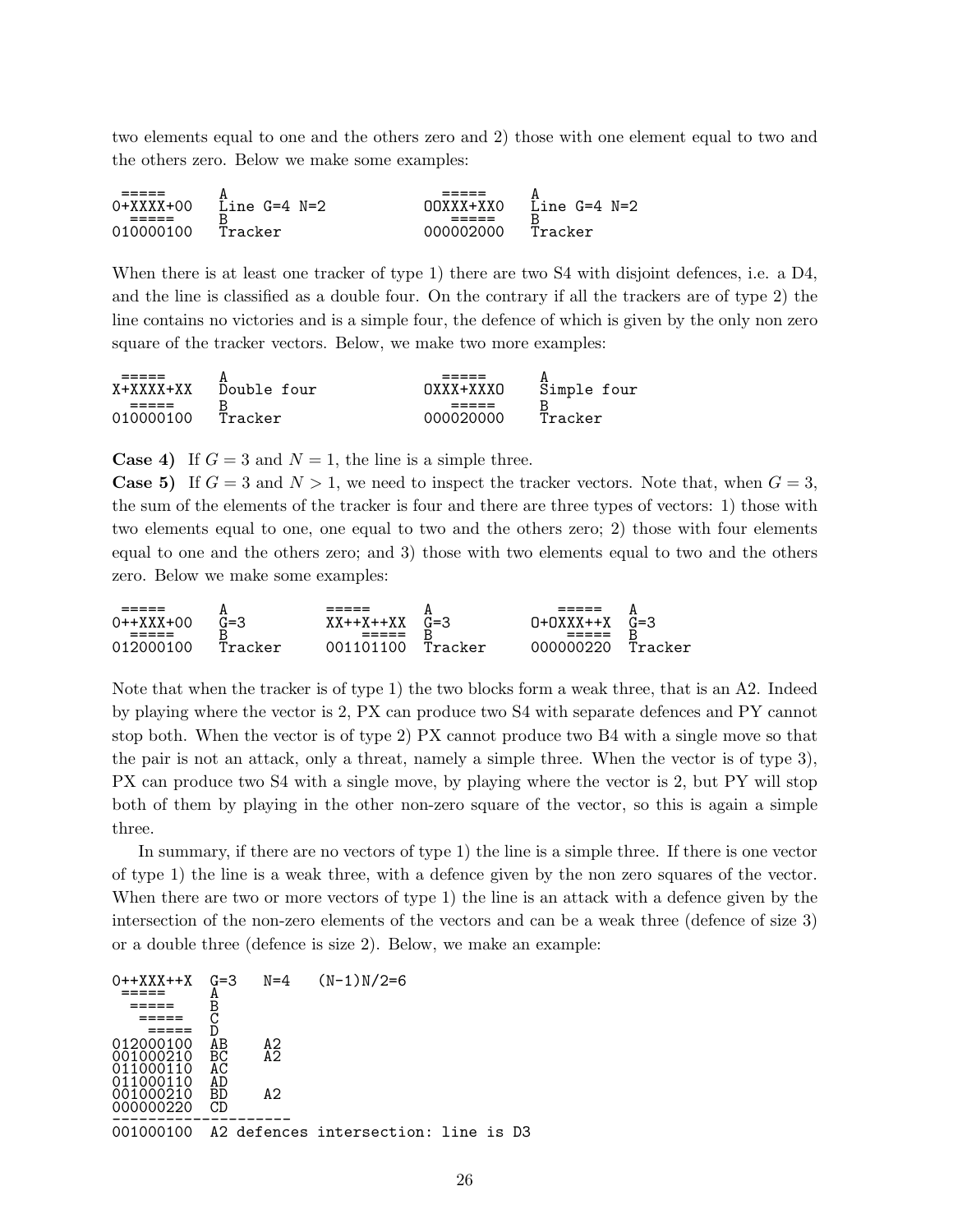**Case 6)** If  $G = 2$  and  $N = 1$ , the line is a simple two.

**Case 7)** If  $G = 2$  and  $N > 1$ , we proceed as follows. If, by filling one of the empty squares, we are able to produce a double three, the line is a double two. Otherwise, if we are able to produce a weak three, the line is a weak two. Otherwise the line is a simple two. **Case 8)** If  $G < 2$  the line is a generic line.

As an important observation, note that we do not really need to run the latter classification procedure during the match. To elaborate, note that the line has nine squares, which can take on three values, namely black, white and void. In practice, it may be convenient to consider lines that extend outside the board too. This can be done by adding a fourth value, namely outside. Since four values can be represented by two bits, a PX line (having the central square assigned to PX) can be represented by 16 bits. Therefore, there are  $2^{16}$  different lines. These can be indexed by an integer ranging from 0 to  $2^{16} - 1$ . Then, the classification procedure is run only once, at the code initialization, and all the  $2^{16}$  possible lines are classified. The results are stored in a table with  $2^{16}$  elements. When, during the match, a line of the board needs to be classified, we do not need to run the classification procedure: we simply need to produce the 16 bit number from the line contents and use that number as an index to access the table.

#### <span id="page-26-0"></span>4.3 Board representation and potential lines

The board representation is a critical part of every artificial player. It shall be simple and easy to update when a new stone is placed on the board. In addition, it should allow the player to efficently carry out three basic tasks, namely victory/defeat detection, moves generation and board evaluation.

Having introduced the lines, an obvious way to represent the board status is to track the lines present on the board. In particular, each square is at the center of four lines, in the four directions, so that the board can be represented by  $4N_rN_c$  lines<sup>[9](#page-26-1)</sup>. However, Wine follows an elegant, slightly different approach. Specifically, instead of considering the lines already on the board, Wine considers the lines that can be produced by filling the empty squares of the board. This approach is better described in the following.

To proceed, it is convenient to introduce the concept of potential line, which is a line having an empty central square. Therefore a potential line can become both a PX or a PY line, depending on which stone is placed in its central square. Accordingly, a potential line can be evaluated for PX and for PY, by assuming that either PX or PY places a stone in the central square. For example, the following line  $+XXX+000+$  can be used by both PX and PY to make a simple four. And the following line +XXX++OO+ is a potential double four for PX and a potential simple three for PY.

As we mentioned, in order to represent the board, Wine tracks the potential lines instead of the actual lines. To some extent, this makes no real difference, since we could attach both a potential and an actual value to each line and the two are related. For example, the following line +XXX+OOO+, which is a potential simple four for both PX and PY, could equivalently be considered an actual simple three for both players. The key point is that using the potential

<span id="page-26-1"></span><sup>&</sup>lt;sup>9</sup>Some lines will partially extend outside the board. As we have mentioned, this can be handled using a special content, indicating an outside square.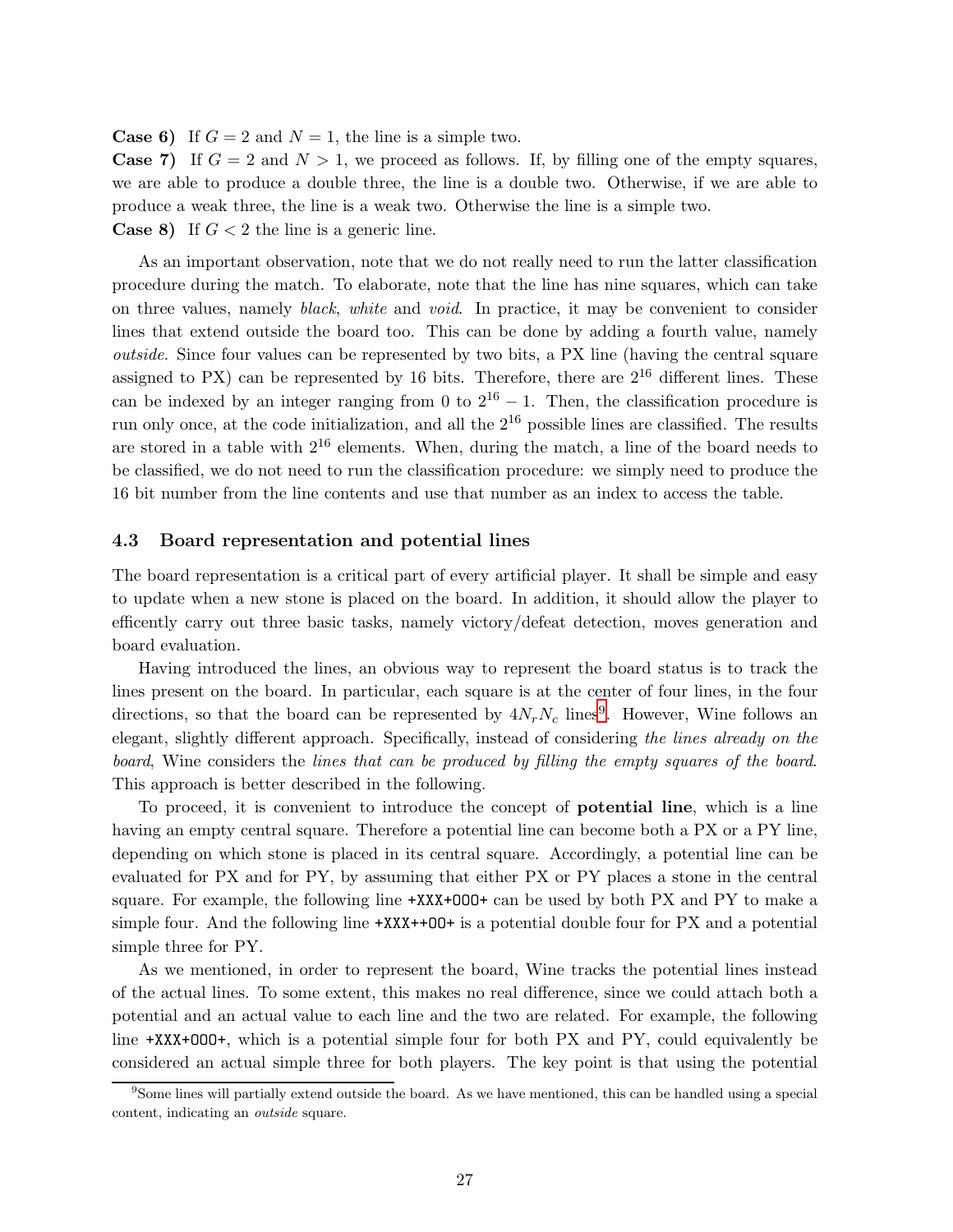lines we shift our attention from the actual lines, which are four per square, to the potential lines, which are four per *empty* square. Therefore, the potential lines are less than the actual lines. As a result, they are simpler to track. Moreover, the potential lines are directly linked with the possible moves, which are the empty squares.

In practice, for each empty square, Wine tracks the potential lines that can be produced in the four directions by filling the square with a PX or with a PY stone. Therefore it maintains eight potential lines for each empty square. For example the central square of following line XXXX+OOO+ is a simple five for PX and a simple four for PY. The square has six more types on the other three directions. These potential lines are updated as soon as a move is made. As we see in the next subsections, these data are used to evaluate the board and generate the moves.

Note that Wine also keeps other data regarding the board. Obviously, Wine tracks the content of each square (black, white or empty). Moreover, for each square, Wine keeps a flag indicating if the square is considered a possible move or is excluded a priori from the possible moves. In order to be a possible move, a square must be empty and must be close to an already filled square (maximum two squares apart). The latter condition is sensible, because playing in an isolated square is useless, and is enforced by most players. The condition narrows the set of possible moves thereby reducing the search complexity.

Since Wine relies on the potential lines, from now on, if not stated otherwise, when we speak of a line, we mean a potential line.

#### <span id="page-27-0"></span>4.4 Cross patterns

In addition to the lines we can also consider some useful cross patterns. In particular, in section [2.4](#page-10-0) we considered three types of cross patterns, namely the C44, C43 and C33. The corresponding potential patterns are obtained when a square is the center of two appropriate potential lines. In particular, when a square is crossed by two S4 lines, it is a (potential) cross C44. Similarly, when a square is crossed by an S4 and a D3 or W3 lines, we obtain a (potential) cross C43. Finally when a square is crossed by two W3 or D3 lines, it is a (potential) cross C33. Again we may specify the nature of the three (weak or double) if needed. Below we report some examples.



Clearly, these are important patterns. Indeed, by filling the empty square, PX places a victory on the board. In particular, a one step victory in the C44 case and a two steps victory in the C43 and C33 cases.

We note that cross patterns involving three or four lines could be considered too. However these are irrational patterns and are unlikely to appear in a real game. The same is true for cross patterns made by two or more S5. Therefore, we do not take these patterns into consideration. In any case, if in a game there are three or more potential attacks in the same square, we shall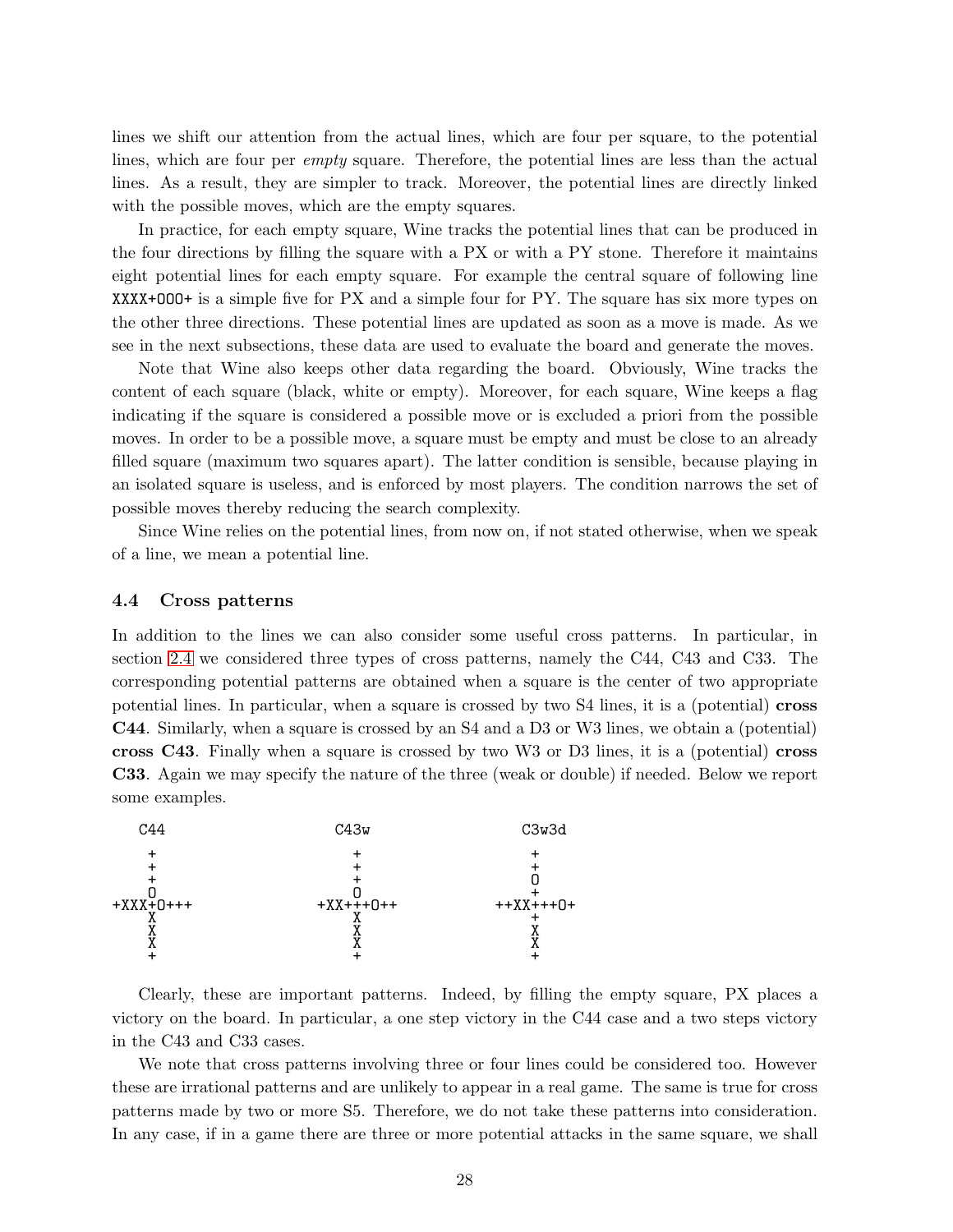consider the strongest pair. For example, if an empty square is an horizontal S4, a vertical W3, a main diagonal S4 and a secondary diagonal S2, it will be classified as a C44.

In summary, for each empty square and for each player, we shall track four potential line patterns, on the four directions, plus a single, potential cross pattern. We also note that Wine does not track all the cross patterns: it tracks the C44 but not the C43 and the C33. This does not mean that Wine is unable to discover these victories. In fact, Wine will discover these victories by means of the tree search. However, a direct tracking is more efficient.

#### <span id="page-28-0"></span>4.5 Defence of some potential pattern

In the next section we will adapt the board analysis carried out in section [2.6](#page-14-0) to the potential patterns. To this end it is useful to discuss the defence for some of the potential lines.

To start with, consider a potential S5 line, e.g. +XXX+X+++. It contains an actual S4 pattern, which is an A1. If PY find this line on his board, he can stop the PX attack by playing into the line's central square only. Therefore, an S5 has a defence of size one, constituted by the central, empty square.

Consider now a potential D4 line: it contains an actual W3, which is an A2 with a size three defence. The D4 can be stopped by playing in the defence of the W3. Therefore, a potential D4 has a size three defence. Below we make two examples.

| $++XX+X++$<br>$\frac{1}{2} \left( \frac{1}{2} \right) \left( \frac{1}{2} \right) \left( \frac{1}{2} \right) \left( \frac{1}{2} \right) \left( \frac{1}{2} \right) \left( \frac{1}{2} \right) \left( \frac{1}{2} \right) \left( \frac{1}{2} \right) \left( \frac{1}{2} \right) \left( \frac{1}{2} \right) \left( \frac{1}{2} \right) \left( \frac{1}{2} \right) \left( \frac{1}{2} \right) \left( \frac{1}{2} \right) \left( \frac{1}{2} \right) \left( \frac{1}{2} \right) \left( \frac$ | Potential D4 containing an actual W3<br>Its defence |  |  |
|------------------------------------------------------------------------------------------------------------------------------------------------------------------------------------------------------------------------------------------------------------------------------------------------------------------------------------------------------------------------------------------------------------------------------------------------------------------------------------------|-----------------------------------------------------|--|--|
| $0+XX+X+O+$<br>$  -$                                                                                                                                                                                                                                                                                                                                                                                                                                                                     | Potential D4 containing an actual W3<br>Its defence |  |  |

It is instructive to study how an actual D3, which is an A2 with a size two defence, is recognised using the potential lines. When a D3 is on the board, it will be contained in two potential D4. Therefore, two attacks (the potential D4) with defence size three will be recognised. Below we make an example:

```
===-*===- Potential D4 line (trigger and defence marked)
                   Actual D3 pattern
    -===*-=== Potential D4 line (trigger and defence marked)
```
In the latter case, by using the Intersection Attack Lemma we take the intersection of the defences of the two D4 and find that the union of the two has a defence of two squares, coincident with that of the actual D3.

Finally, consider a potential C44: it contains an actual cross W3, which is an A2 with a size three defence. The D4 can be stopped by playing in the defence of the cross W3. Therefore, a potential C44 has a size three defence. Below we make an example:

```
C44
     + potential C44
                    contains actual cross W3
     \frac{1}{2}O
+XXX+O+++ defence is the intersection square<br>- X                 plus the squares near the dashes
                   plus the squares near the dashes
     X
     X
     + -
```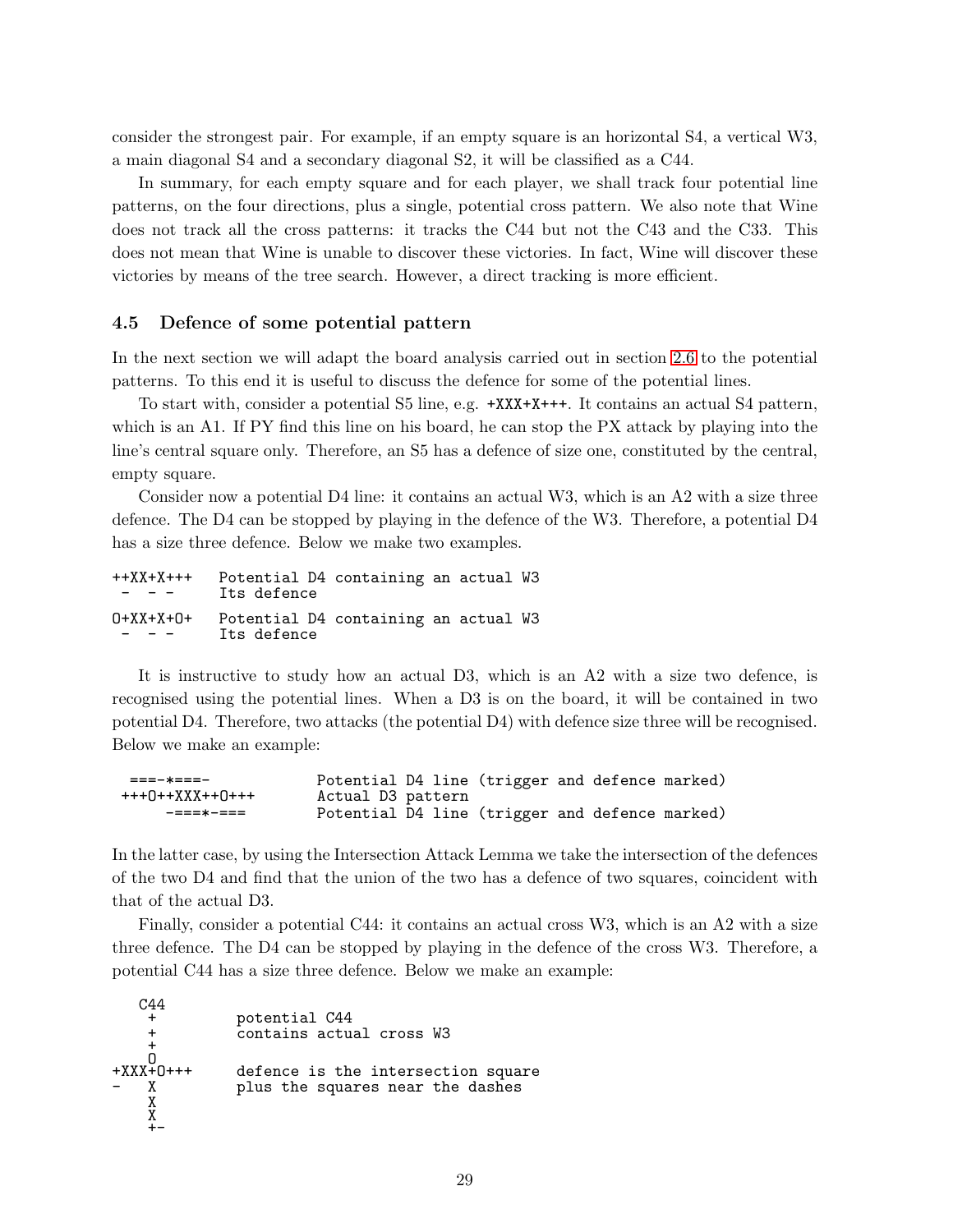#### <span id="page-29-0"></span>4.6 Board and moves analysis

In this section we present an analyis of the victories and of the possible moves based on the potential lines which is obtained from the one reported in section [2.6.](#page-14-0) In particular, we obtain the new analysis by replacing the actual patterns S4, W3 and S3 of the previous analysis with a potential S5, D4 and S4 respectively. In the following, we analyse a PX board and consider several mutually exclusive cases.

1) One or more S5X. When there are one or more S5X on the board, the anaysis is simple. PX has won and can play anyone of the S5X.

2) One S5Y. When there is one S5Y (and no S5X) on the board, again the analysis is simple. PX has to play in the S5X defence, i.e. the square where the S5Y is, otherwise he has lost. Theferore PX has a single move.

3) Two or more S5Y. When there are two or more S5Y (and no S5X) on the board, PX has lost, because it cannot stop all the  $PY$  attacks<sup>[10](#page-29-2)</sup> neither he can play a faster attack.

4) One or more D4X or C44X. When there are one or more D4X or C44X (and no S5X or S5Y) PX has won. In fact, there are no S5Y on the board, meaning that PY cannot win in his next move. Moreover, by playing any of the D4 or the C44, PX can place two S5X on the board and PY will not be able to stop both.

5) One or more D4Y or C44Y. When there are one or more D4Y or C44Y (and no S5X, S5Y, D4X and C44X) PX has a limited set of moves.

A first set of possible moves, is constituted by the S4X. In fact, the potential D4Y and C44Y are two steps victories, and if PX plays an S4X he will place an S5X on the board and PY will have to stop it and cannot play his attacks. In this way PX can delay the victory of PY and, if he is lucky, by playing the S4 it can also disrupt the PY attack. An important exception is when, by stopping the S4X, PY can also play one of his D4Y or C44Y attack: in this case the S4X cannot be played! In practice we can consider as possible moves all the S4X and let the tree search identify those which cannot be really played.

A second set of possible moves is given by the defences of the PY attacks. Since there can be more than one D4 or C44, by the Attack Intersection Lemma, we have to take the intersection of the defences of all the attacks. If the intersection is void, the attack is actually a victory and there is no defence. If the intersection is not void, it can be added to the possible set of moves.

Comment. The board analysis just presented is better than the one exploted by Wine. Indeed, Wine only considers a subset of the cases that we considered and relies on the tree search to spot the others, which is less efficient.

### <span id="page-29-1"></span>4.7 Board evaluation and move generation

When the tree search reaches a board which is not a victory or a defeat, two cases are possible. Either the maximum depth has been reached or not. In the first case the board needs to be

<span id="page-29-2"></span><sup>&</sup>lt;sup>10</sup>We are implicitely assuming that the S5Y are in different squares. But this is always true, otherwise the board would contain an irrational pattern. Indeed, suppose, for example, that there are two S5Y. These cannot be on the same square. In fact, if they were on the same square, on different lines, when PY made that last S5Y he would have already had the other S5Y and therefore could have win earlier: this is not possible because PY is a rational player.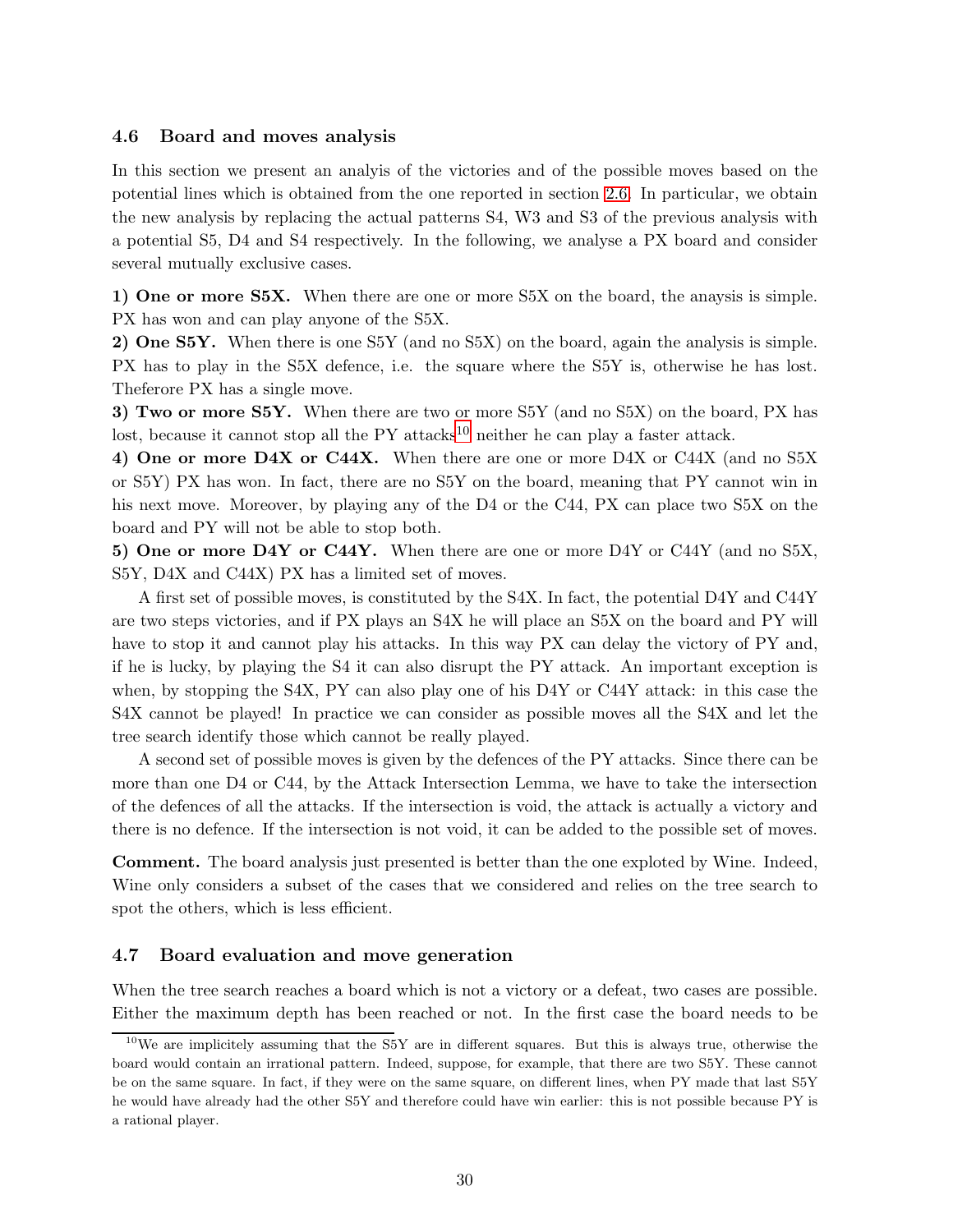evaluated. In the second case, a set of possible moves has to be generated, in order to push the tree search deeper. Therefore we need both a board evaluation and a move generation procedure.

These procedures are realised in Wine and are described in the following from the PX's point of view. The procedures are based on the board data kept by Wine, namely the potential lines of both players for each empty square and the set of possible moves. Moreover, Wine scores each line type according to its strenght, giving higher scores to the stronger lines. These scores are stored in a vector and are exploited by the two procedures.

The board value is obtained in a very simple way, namely by scanning the possible moves and by summing up the scores of their lines, giving a positive weigth to the PXs lines and a negative weight to the PY ones. Note that Wine does not account for the C43 and C33 patterns. Taking into account and scoring these patterns slightly improves the player.

Concerning the move generation procedure, it is very simple too. Again each line is assigned a score, not necessarily the same one used for the board evaluation. Next, the possible moves are scanned: for each possible move the sum of the scores of the lines that can be realised by playing the move is computed. In this case both the PX and the PY lines are given a positive weigth, because it is equally important to play a square if it is a good move for PX or if it kills a good move for PY. Finally the possible moves are sorted according to the their scores and the best B are selected as possible moves. The parameter B determines the branching factor of the search and is an important one. If the branching factor is low the tree search will go deeper. However if B is too low some good moves could be not considered and are lost. The default value for Wine is  $B = 40$ .